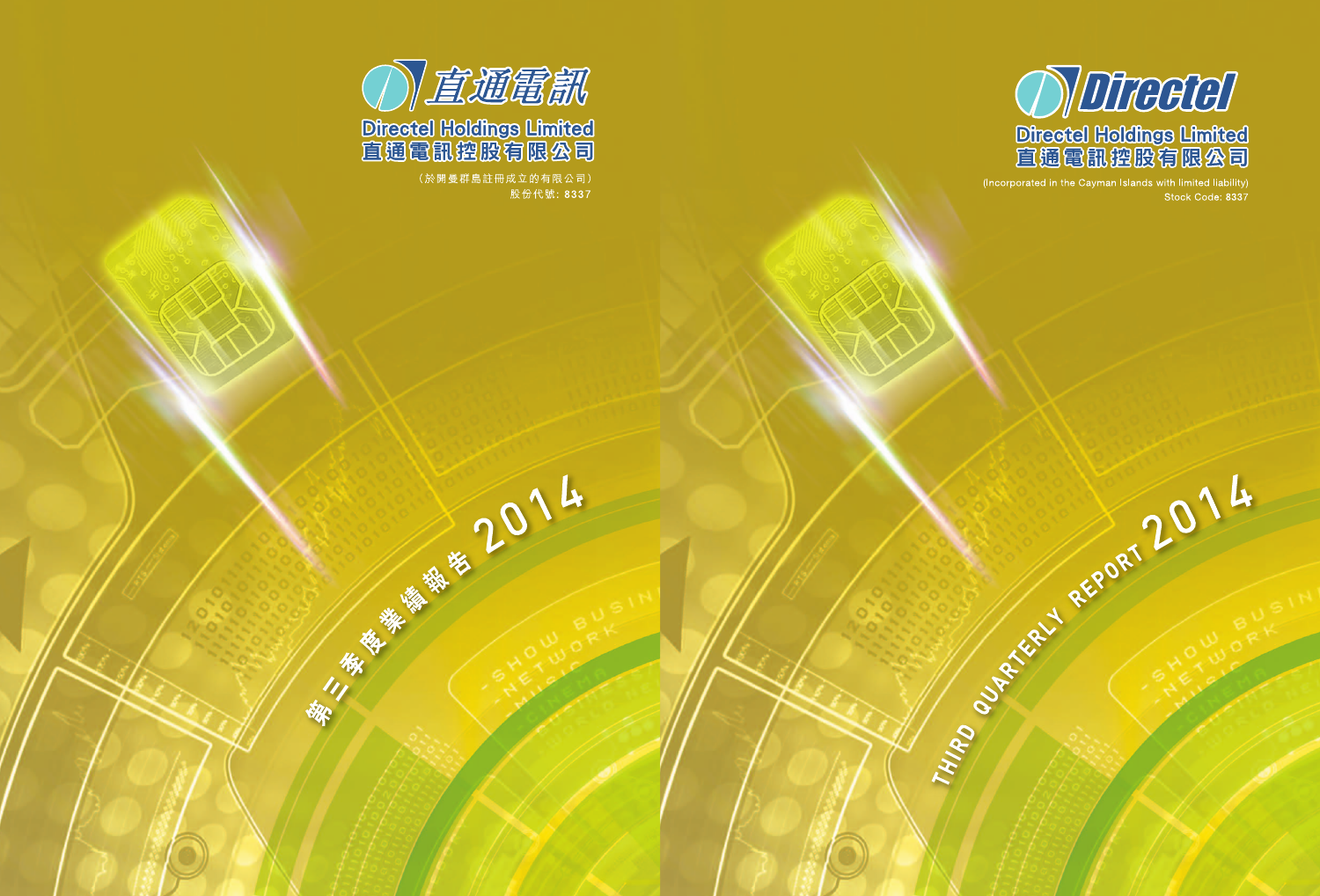# **CHARACTERISTICS OF THE GROWTH ENTERPRISE MARKET ("GEM") OF THE STOCK EXCHANGE OF HONG KONG LIMITED (THE "STOCK EXCHANGE")**

**GEM has been positioned as a market designed to accommodate companies to which a higher investment risk may be attached than other companies listed on the Stock Exchange. Prospective investors should be** aware of the potential risks of investing in such companies and should make the decision to invest only after due and careful consideration. The greater risk profile and other characteristics of GEM mean that it is **a market more suited to professional and other sophisticated investors.**

Given the emerging nature of companies listed on GEM, there is a risk that securities traded on GEM may be more susceptible to high market volatility than securities traded on the Main Board and no assurance is **given that there will be a liquid market in the securities traded on GEM.**

Hong Kong Exchanges and Clearing Limited and the Stock Exchange take no responsibility for the contents of this report, make no representation as to its accuracy or completeness and expressly disclaim any liability whatsoever for any loss howsoever arising from or in reliance upon the whole or any part of the contents of this report.

This report, for which the directors (the "Director(s)") of Directel Holdings Limited (the "Company") collectively and individually accept full responsibility, includes particulars given in compliance with the Rules Governing the Listing of Securities on GEM of the Stock Exchange (the "GEM Listing Rules") for the purpose of giving information with regard to the Company. The Directors, having made all reasonable enquiries, confirm that, to the best of their knowledge and belief: (1) the information contained in this report is accurate and complete in all material respects and not misleading or deceptive; and (2) there are no other matters the omission of which would make any statement herein or this report misleading.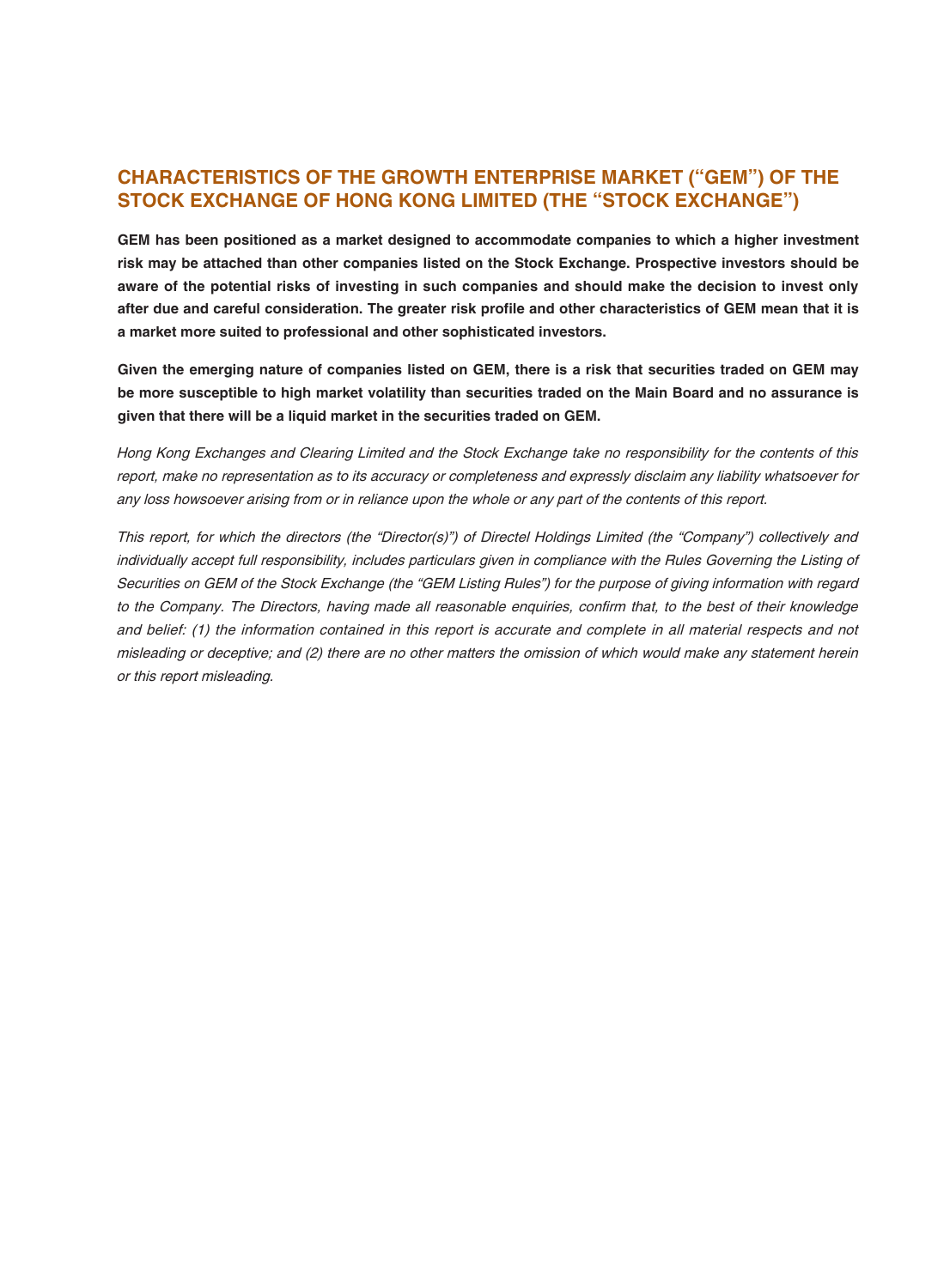# **HIGHLIGHTS**

- ‧ Turnover for the nine months ended 30 September 2014 was approximately HK\$15,601,000, representing a decrease of approximately 63.4% as compared with the corresponding period in 2013.
- Loss attributable to shareholders of the Company for the nine months ended 30 September 2014 was approximately HK\$9,111,000 while profit attributable to shareholders of the Company for the corresponding period in 2013 was approximately HK\$11,128,000.
- The Board does not recommend the payment of any dividend for the nine months ended 30 September 2014.

# **UNAUDITED THIRD QUARTERLY RESULTS FOR THE NINE MONTHS ENDED 30 SEPTEMBER 2014**

The board of Directors (the "Board") of the Company is pleased to announce the unaudited consolidated results of the Company and its subsidiaries (together referred to as the "Group") for the three months and the nine months ended 30 September 2014 together with the unaudited comparative figures for the respective corresponding period in 2013 as follows:

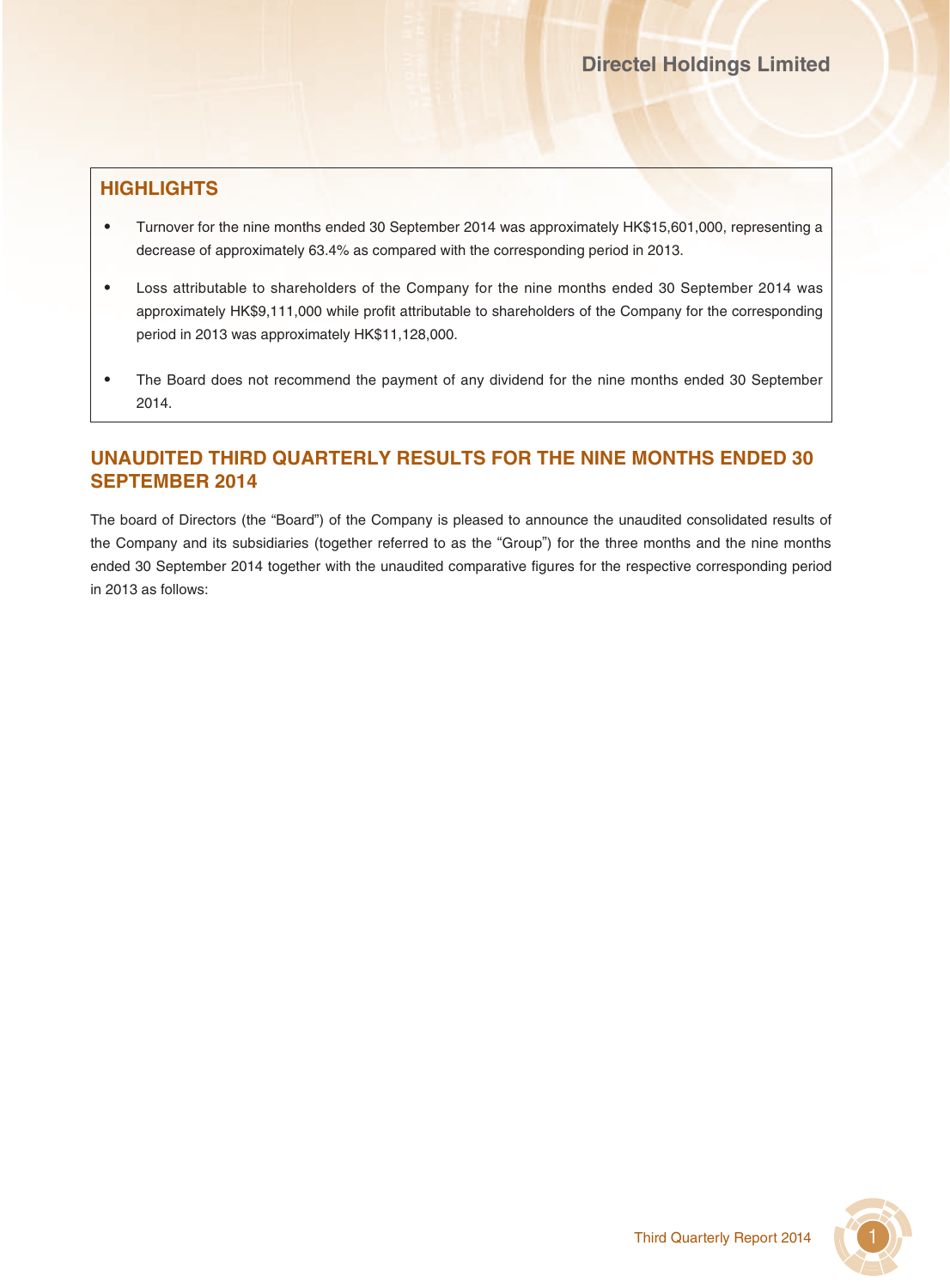# **CONSOLIDATED STATEMENT OF PROFIT OR LOSS**

|                                                                           |                | For the three months    |                         | For the nine months     |                         |
|---------------------------------------------------------------------------|----------------|-------------------------|-------------------------|-------------------------|-------------------------|
|                                                                           |                | ended 30 September      |                         | ended 30 September      |                         |
|                                                                           |                | 2014<br><b>HK\$'000</b> | 2013<br><b>HK\$'000</b> | 2014<br><b>HK\$'000</b> | 2013<br><b>HK\$'000</b> |
|                                                                           | <b>Note</b>    | (Unaudited)             | (Unaudited)             | (Unaudited)             | (Unaudited)             |
| <b>Turnover</b>                                                           | $\overline{4}$ | 5,088                   | 12,037                  | 15,601                  | 42,611                  |
| Cost of sales                                                             |                | (4,978)                 | (6, 351)                | (15, 362)               | (19, 357)               |
| <b>Gross profit</b>                                                       |                | 110                     | 5,686                   | 239                     | 23,254                  |
| Other revenue                                                             |                | 5                       | 5                       | 13                      | 37                      |
| Administrative expenses                                                   |                | (3,040)                 | (3,490)                 | (9, 913)                | (10, 555)               |
| (Loss)/profit from operations                                             |                | (2,925)                 | 2,201                   | (9,661)                 | 12,736                  |
| Finance income                                                            | $\sqrt{5}$     | 782                     | 164                     | 580                     | 611                     |
| (Loss)/profit before taxation                                             | 6              | (2, 143)                | 2,365                   | (9,081)                 | 13,347                  |
| Income tax                                                                | $\overline{7}$ | (7)                     | (390)                   | (30)                    | (2, 219)                |
| (Loss)/profit for the period<br>attributable to equity<br>shareholders of |                |                         |                         |                         |                         |
| the Company                                                               |                | (2, 150)                | 1,975                   | (9, 111)                | 11,128                  |
| (Loss)/earnings per share                                                 | 8              |                         |                         |                         |                         |
| - Basic and diluted (HK cents)                                            |                | (0.21)                  | 0.19                    | (0.88)                  | 1.07                    |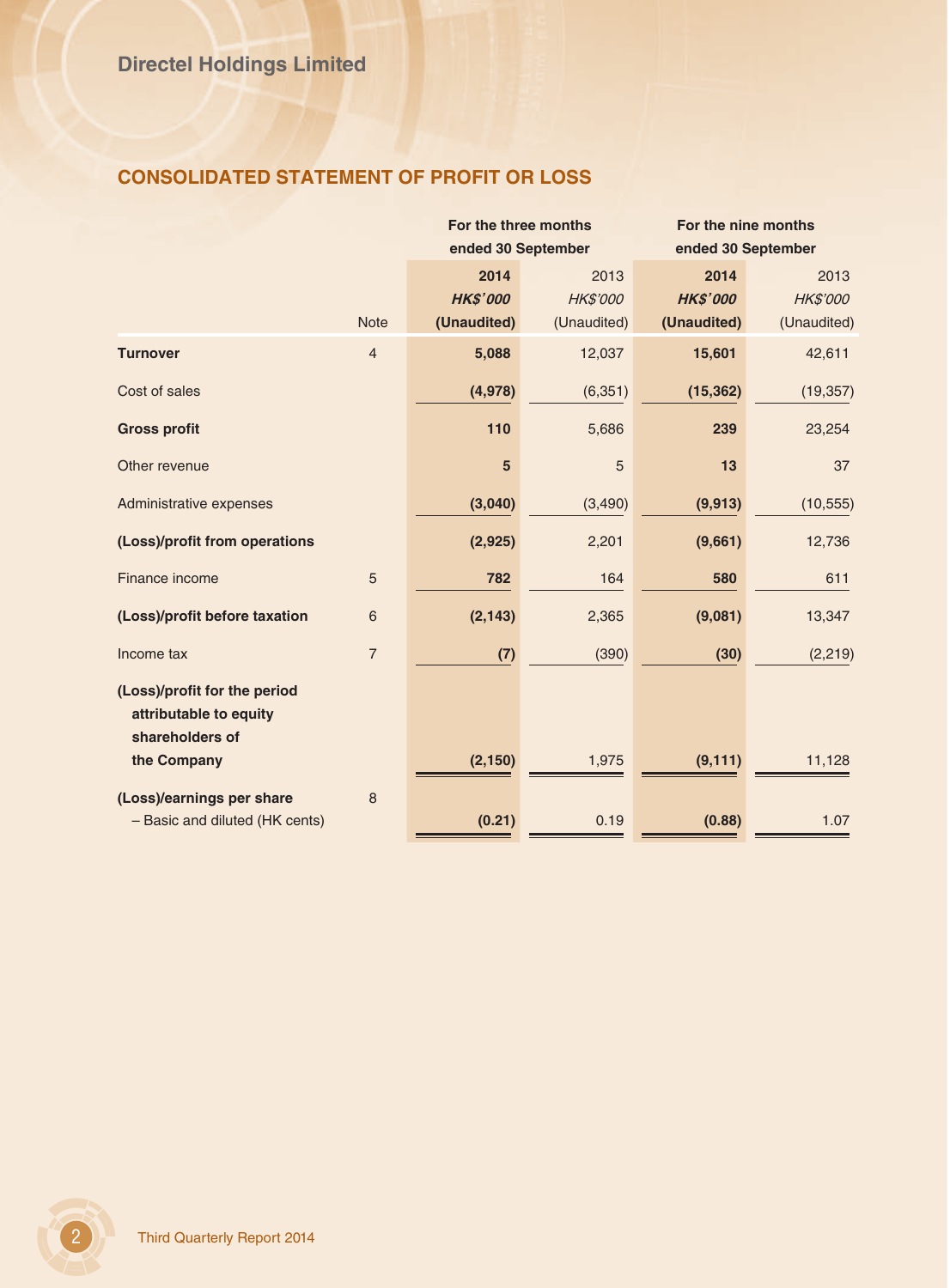# **CONSOLIDATED STATEMENT OF PROFIT OR LOSS AND OTHER COMPREHENSIVE INCOME**

The Group had no components of comprehensive income other than "(Loss)/profit for the period attributable to equity shareholders of the Company" in the periods presented. Accordingly, no separate consolidated statement of profit or loss and other comprehensive income is presented as the Group's "Total comprehensive income" was the same as the "(Loss)/profit for the period attributable to equity shareholders of the Company" in the periods presented.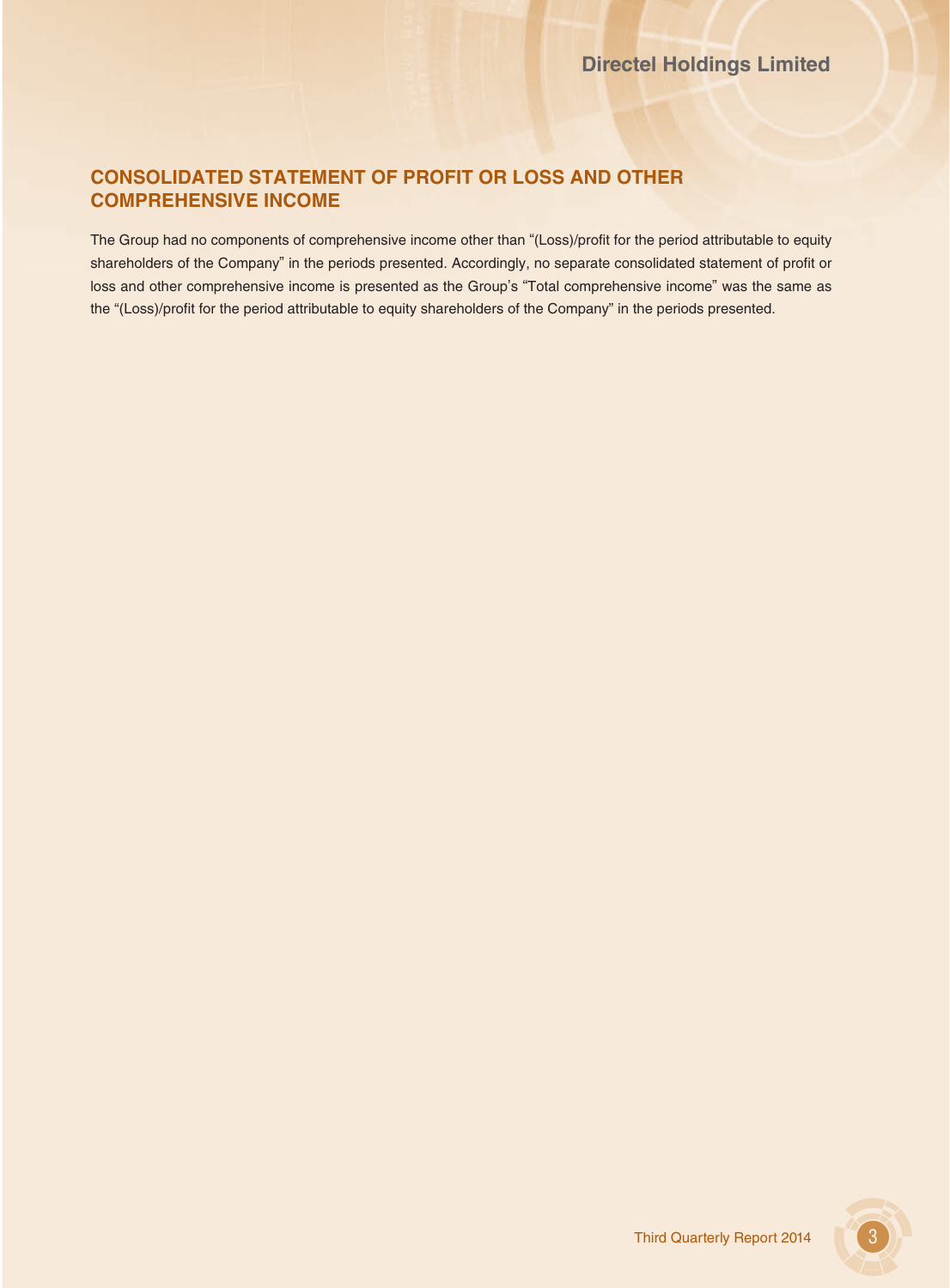## **NOTES TO THE UNAUDITED CONSOLIDATED QUARTERLY FINANCIAL REPORT**

### **1. BACKGROUND OF THE COMPANY**

Directel Holdings Limited (the "Company") was incorporated in the Cayman Islands on 28 July 2009 as an exempted company with limited liability under the Companies Law, Chapter 22 (Law 3 of 1961, as consolidated and revised) of the Cayman Islands. The Company has established a place of business in Hong Kong and was registered in Hong Kong under Part XI of the Companies Ordinance as a non-Hong Kong company on 25 September 2009. On 2 June 2010, the Company listed its shares with a par value of HK\$0.01 each on the GEM of the Stock Exchange.

The Company and its subsidiaries are principally engaged in provision of telecommunications services.

### **2. BASIS OF PREPARATION**

The quarterly financial report has been prepared in compliance with the applicable disclosure provisions of Chapter 18 of the Rules Governing the Listing of Securities on GEM of the Stock Exchange and in accordance with the same accounting policies adopted in the Group's audited financial statements set out in the annual report for the year ended 31 December 2013, except for the accounting policy changes that are expected to be reflected in the 2014 annual financial statements. Details of these changes in accounting policies are set out in note 3.

The quarterly financial report contains consolidated third quarterly statement of profit or loss, consolidated statement of profit or loss and other comprehensive income and selected explanatory notes. The notes include an explanation of events and transactions that are significant to an understanding of the financial performance of the Group since the 2013 annual financial statements. The consolidated quarterly financial report and notes thereon do not include all of the information required for a full set of financial statements prepared in accordance with International Financial Reporting Standards ("IFRS").

The quarterly financial report has not been audited by the Company's auditors, but has been reviewed by the Company's audit committee.

### **3. CHANGES IN ACCOUNTING POLICIES**

The International Accounting Standards Board has issued certain amendments to IFRS and Interpretations that are first effective for the current accounting period of the Group and the Company. There have been no significant changes to the accounting policies adopted in the Group's financial statements as a result of these developments.

The Group has not adopted any new standard or interpretation that is not yet effective for the current accounting period.

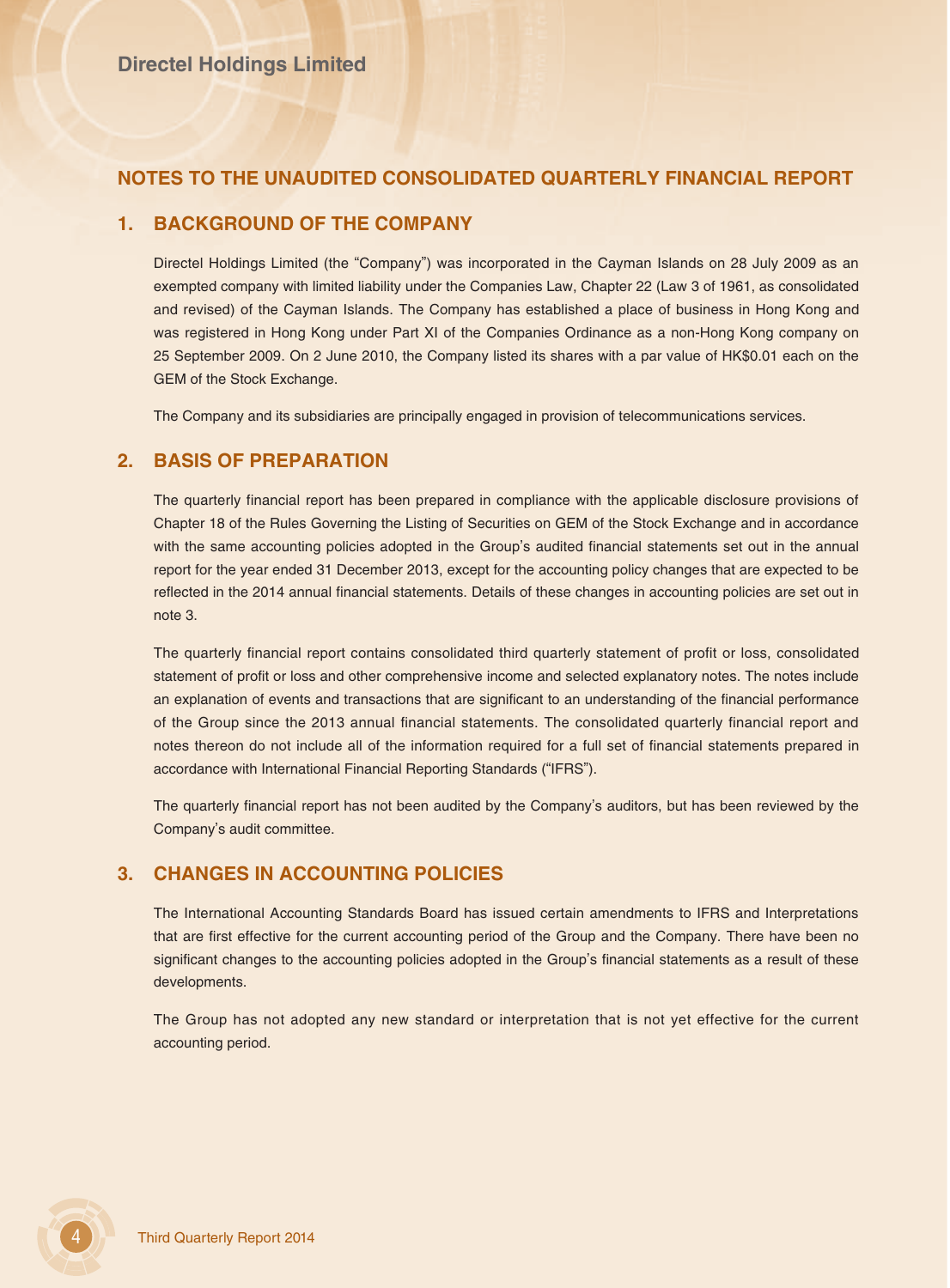# **4. TURNOVER**

|                                               | For the three months |                 | For the nine months |                 |
|-----------------------------------------------|----------------------|-----------------|---------------------|-----------------|
|                                               | ended 30 September   |                 | ended 30 September  |                 |
|                                               | 2014                 | 2013            | 2014                | 2013            |
|                                               | <b>HK\$'000</b>      | <b>HK\$'000</b> | <b>HKS'000</b>      | <b>HK\$'000</b> |
|                                               | (Unaudited)          | (Unaudited)     | (Unaudited)         | (Unaudited)     |
| Provision of telecommunications<br>services   | 5,088                | 11,815          | 15,546              | 42,135          |
| Provision of telesales dealership<br>services |                      | 222             | 55                  | 476             |
|                                               | 5,088                | 12,037          | 15,601              | 42,611          |

# **5. FINANCE INCOME**

|                                  | For the three months<br>ended 30 September |                 | For the nine months<br>ended 30 September |                 |
|----------------------------------|--------------------------------------------|-----------------|-------------------------------------------|-----------------|
|                                  | 2014                                       | 2013            | 2014                                      | 2013            |
|                                  | <b>HK\$'000</b>                            | <b>HK\$'000</b> | <b>HK\$'000</b>                           | <b>HK\$'000</b> |
|                                  | (Unaudited)                                | (Unaudited)     | (Unaudited)                               | (Unaudited)     |
| Interest income                  | 615                                        | 157             | 1,732                                     | 293             |
| Net foreign exchange (loss)/gain | 167                                        | 7               | (1, 152)                                  | 318             |
|                                  | 782                                        | 164             | 580                                       | 611             |

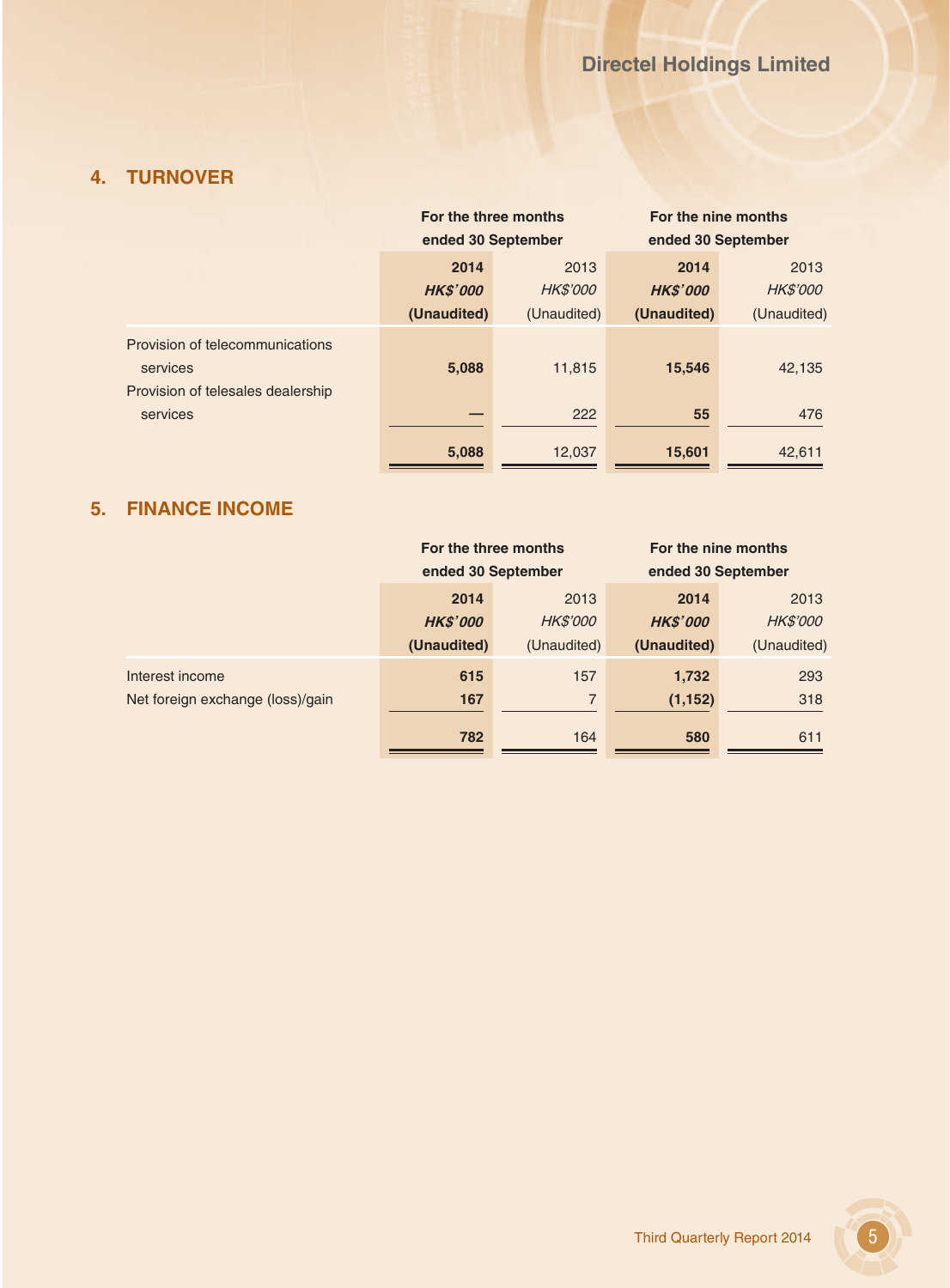# **6. (LOSS)/PROFIT BEFORE TAXATION**

(Loss)/profit before taxation is arrived at after charging:

| For the three months |                 | For the nine months |                    |
|----------------------|-----------------|---------------------|--------------------|
| ended 30 September   |                 |                     |                    |
| 2014                 | 2013            | 2014                | 2013               |
| <b>HK\$'000</b>      | <b>HK\$'000</b> | <b>HK\$'000</b>     | <b>HK\$'000</b>    |
| (Unaudited)          | (Unaudited)     | (Unaudited)         | (Unaudited)        |
|                      |                 |                     |                    |
|                      |                 |                     |                    |
| 861                  | 856             | 2,645               | 2,561              |
|                      |                 |                     |                    |
| 33                   | 33              | 101                 | 98                 |
| 894                  | 889             | 2,746               | 2,659              |
|                      |                 |                     |                    |
| 217                  | 230             | 665                 | 690                |
| 553                  | 710             | 1,639               | 2,147              |
|                      |                 |                     |                    |
|                      |                 |                     |                    |
| 141                  | 141             | 423                 | 428                |
| 259                  | 262             | 775                 | 780                |
|                      |                 |                     |                    |
| 221                  | 217             | 665                 | 650                |
| 18                   | 18              | 57                  | 58                 |
| 22                   | 22              | 59                  | 59                 |
| 228                  | 272             | 689                 | 780                |
| 156                  | 182             | 491                 | 536                |
|                      |                 |                     | ended 30 September |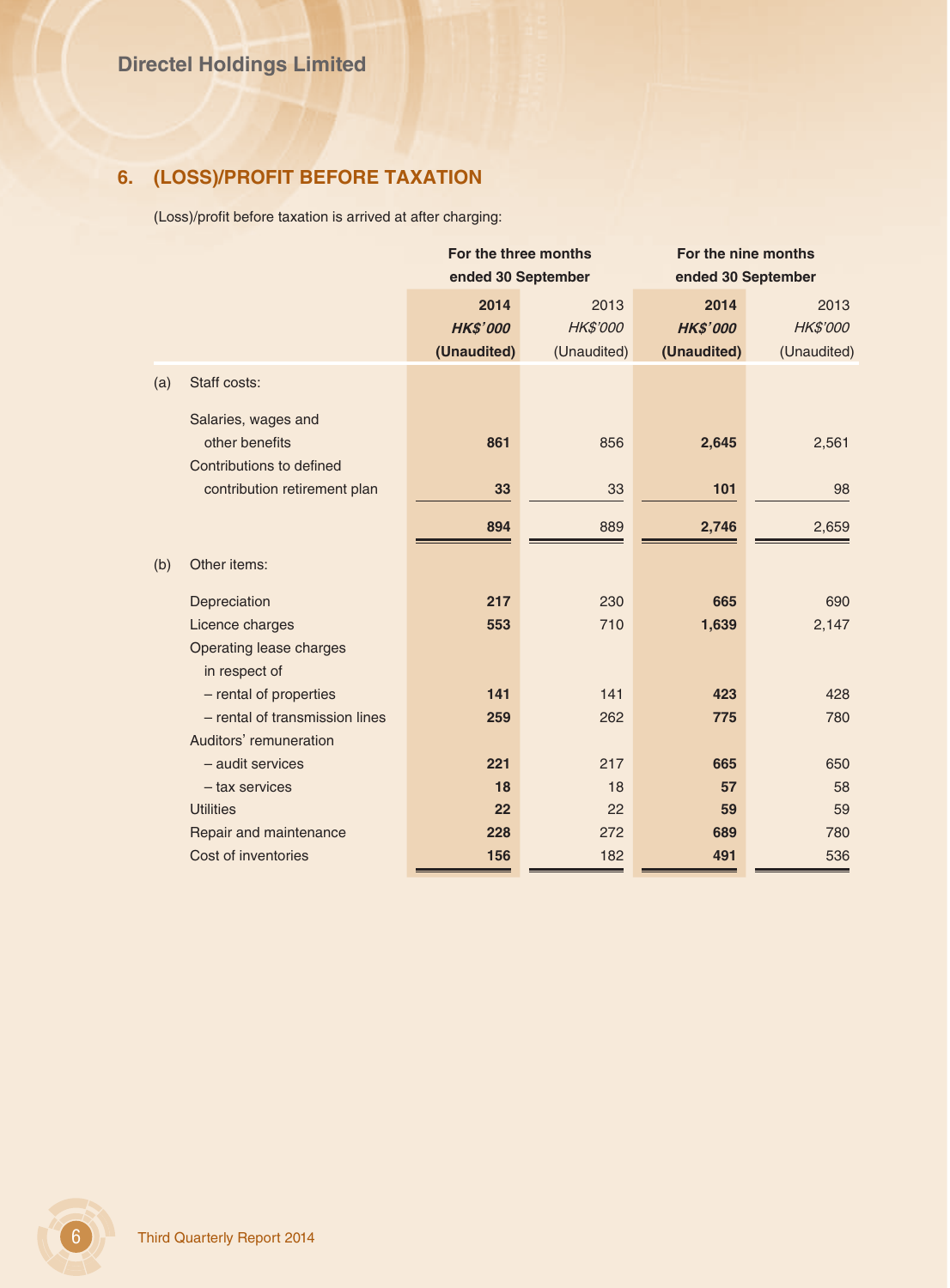# **7. INCOME TAX**

|                         | For the three months |                 | For the nine months |                 |
|-------------------------|----------------------|-----------------|---------------------|-----------------|
|                         | ended 30 September   |                 | ended 30 September  |                 |
|                         | 2014                 | 2013            | 2014                | 2013            |
|                         | <b>HK\$'000</b>      | <b>HK\$'000</b> | <b>HK\$'000</b>     | <b>HK\$'000</b> |
|                         | (Unaudited)          | (Unaudited)     | (Unaudited)         | (Unaudited)     |
| Current tax             |                      |                 |                     |                 |
| - Hong Kong Profits Tax | 7                    | 283             | 30                  | 1,812           |
| Deferred tax            |                      | 107             |                     | 407             |
|                         | 7                    | 390             | 30                  | 2,219           |

The Company's Hong Kong subsidiaries are subject to Hong Kong Profits Tax. In addition, whilst the Company and Elitel Limited are incorporated in the Cayman Islands, they are considered as having a presence in Hong Kong for tax purpose since they are primarily managed and controlled in Hong Kong. Accordingly, they are subject to tax on an entity basis on income arising in or derived from Hong Kong. The provision for Hong Kong Profits Tax for the three months and the nine months ended 30 September 2014 is calculated at 16.5% (three months and nine months ended 30 September 2013: 16.5%) of the estimated assessable profits for the periods. The payments of dividends by Hong Kong companies are not subject to any Hong Kong withholding tax.

Deferred tax assets are recognised for tax losses carried forward to the extent that realisation of the related tax benefit through future taxable profit is probable. The Group did not recognise the potential unaudited deferred tax asset in respect of loss amounting to approximately HK\$12,183,000 (nine month ended 30 September 2013: Nil) that can be carried forward against future taxable profit. The tax loss does not expire under current tax legislation.

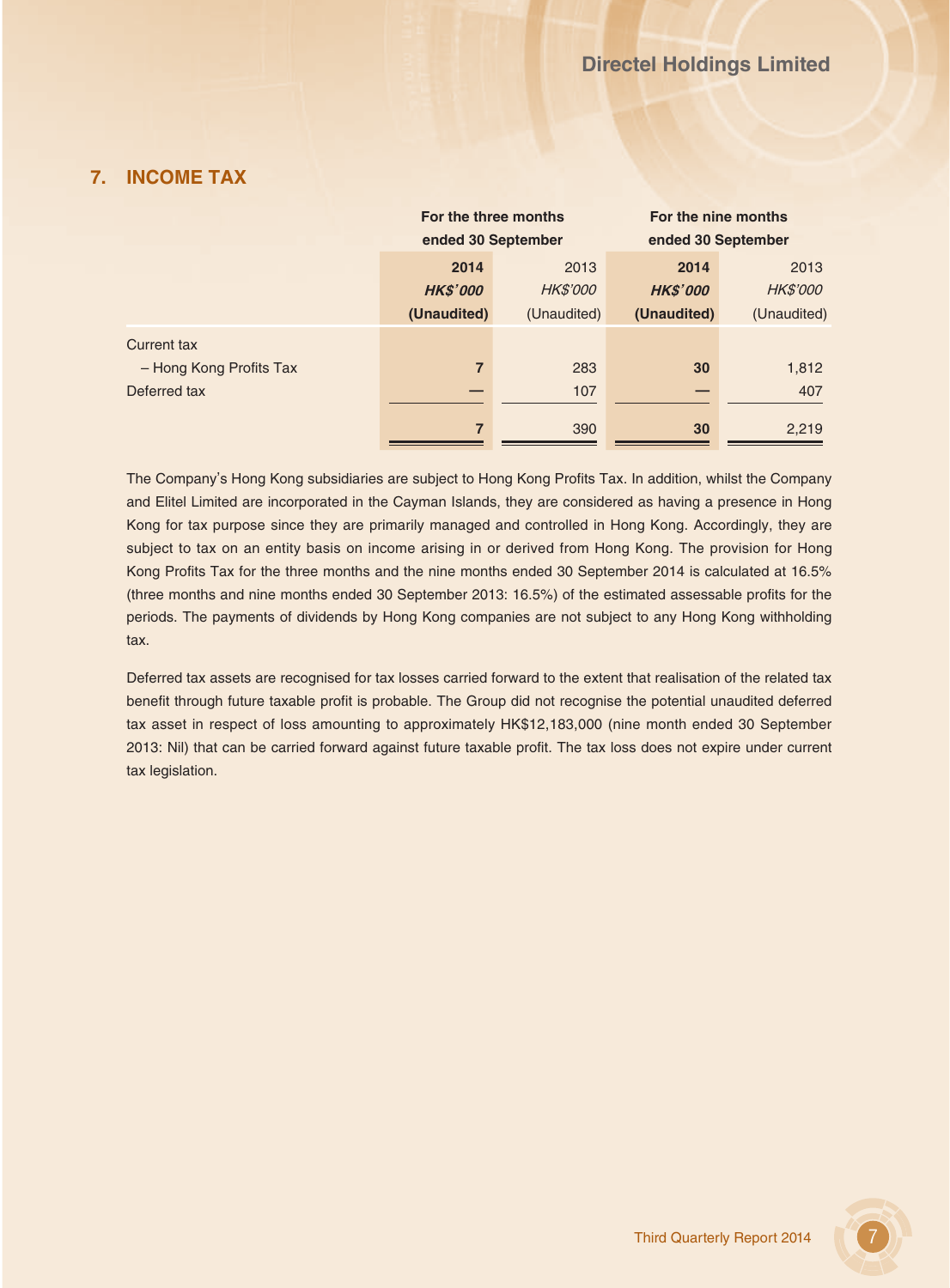### **8. (LOSS)/EARNINGS PER SHARE**

#### **(a) Basic (loss)/earnings per share**

The calculation of basic (loss)/earnings per share for the three months ended 30 September 2014 is based on the unaudited loss attributable to ordinary equity shareholders of the Company of approximately HK\$2,150,000 (three months ended 30 September 2013: profit of approximately HK\$1,975,000) and the weighted average number of 1,037,500,000 ordinary shares in issue during the period (three months ended 30 September 2013: 1,037,500,000 ordinary shares).

The calculation of basic (loss)/earnings per share for the nine months ended 30 September 2014 is based on the unaudited loss attributable to ordinary equity shareholders of the Company of approximately HK\$9,111,000 (nine months ended 30 September 2013: profit of approximately HK\$11,128,000) and the weighted average number of 1,037,500,000 ordinary shares in issue during the period (nine months ended 30 September 2013: 1,037,500,000 ordinary shares).

### **(b) Diluted (loss)/earnings per share**

There were no potential dilutive ordinary shares for each of the three months and the nine months ended 30 September 2013, and therefore, diluted earnings per share are the same as the basic earnings per share.

Diluted (loss) per share is the same as basic (loss) per share for the three months and the nine months ended 30 September 2014 as the potential ordinary shares under the unlisted warrants have anti-dilutive effects on the basic (loss) per share.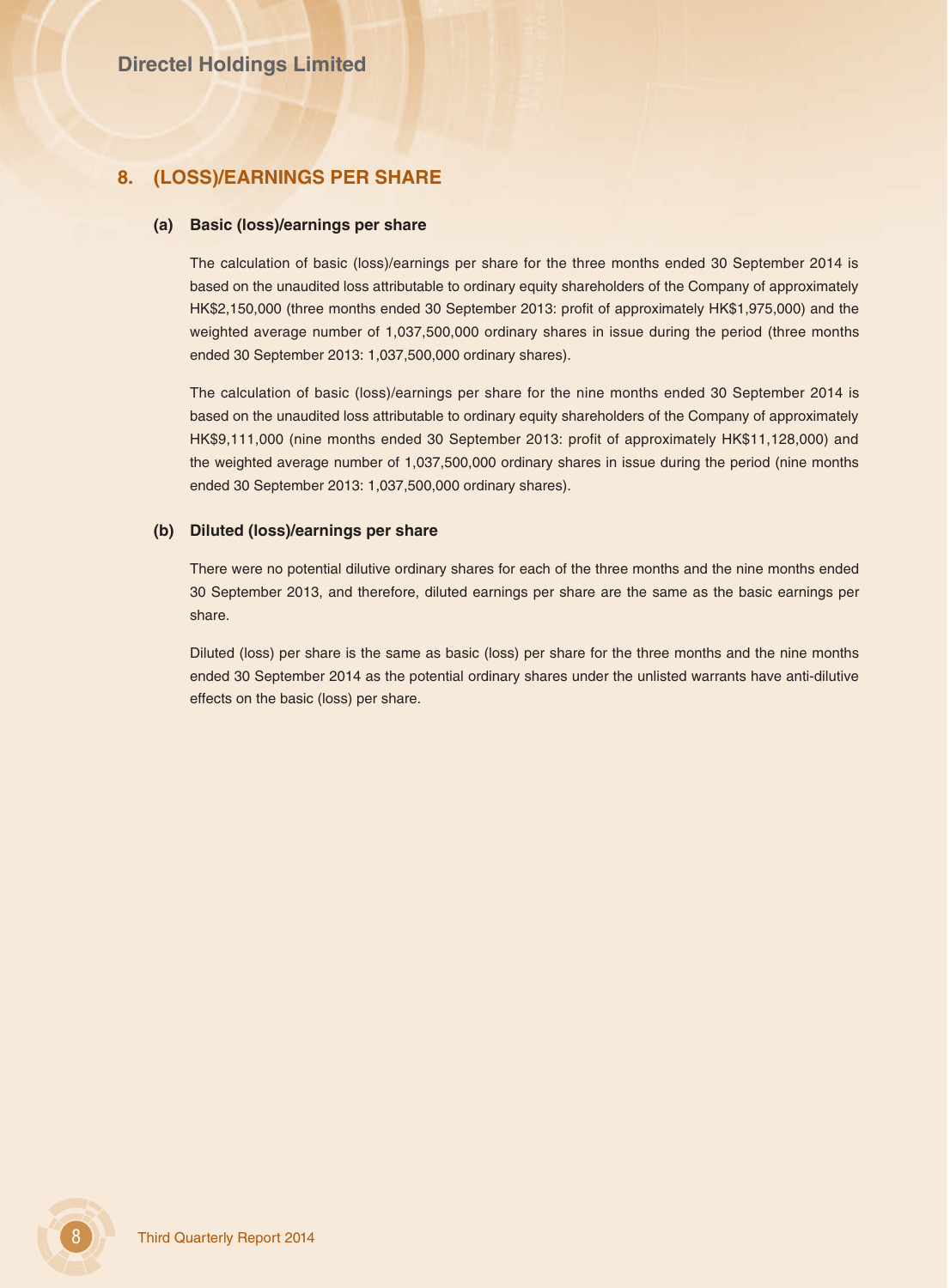# **9. MOVEMENT OF EQUITY**

|                                                        | <b>Share</b>    | <b>Share</b>    | <b>Other</b>    | <b>Warrant</b>  | <b>Retained</b> | <b>Total</b>    |
|--------------------------------------------------------|-----------------|-----------------|-----------------|-----------------|-----------------|-----------------|
|                                                        | capital         | premium         | reserve         | reserve         | earnings        | equity          |
|                                                        | <b>HK\$'000</b> | <b>HK\$'000</b> | <b>HK\$'000</b> | <b>HK\$'000</b> | <b>HK\$'000</b> | <b>HK\$'000</b> |
|                                                        | (Unaudited)     | (Unaudited)     | (Unaudited)     | (Unaudited)     | (Unaudited)     | (Unaudited)     |
| As at 1 January 2013<br>Profit and total comprehensive | 10,375          | 67,499          |                 |                 | 74,748          | 152,622         |
| income for the period                                  |                 |                 |                 |                 | 11,128          | 11,128          |
| As at 30 September 2013                                | 10,375          | 67,499          |                 |                 | 85,876          | 163,750         |
|                                                        |                 |                 |                 |                 |                 |                 |
| As at 1 January 2014                                   | 10,375          | 67,499          |                 |                 | 84,829          | 162,703         |
| <b>Issue of unlisted warrants</b>                      |                 |                 |                 | 2,000           |                 | 2,000           |
| <b>Expenses attributable to</b>                        |                 |                 |                 |                 |                 |                 |
| issue of unlisted warrants                             |                 |                 |                 | (346)           |                 | (346)           |
| (Loss) and total                                       |                 |                 |                 |                 |                 |                 |
| comprehensive                                          |                 |                 |                 |                 |                 |                 |
| income for the period                                  |                 |                 |                 |                 | (9, 111)        | (9, 111)        |

# **10. TRADE AND OTHER RECEIVABLES**

|                                    | As at               | As at       |
|------------------------------------|---------------------|-------------|
|                                    | <b>30 September</b> | 31 December |
|                                    | 2014                | 2013        |
|                                    | <b>HK\$'000</b>     | HK\$'000    |
|                                    | (Unaudited)         | (Audited)   |
| <b>Trade receivables</b>           |                     |             |
| - amounts due from third parties   | 31,919              | 30,318      |
| Less: allowance for doubtful debts | (17)                | (38)        |
|                                    | 31,902              | 30,280      |
| Other receivables and prepayments  |                     |             |
| - other receivables                | 6,581               | 4,345       |
| - deposits and prepayments         | 1,768               | 1,704       |
|                                    | 8,349               | 6,049       |
|                                    | 40,251              | 36,329      |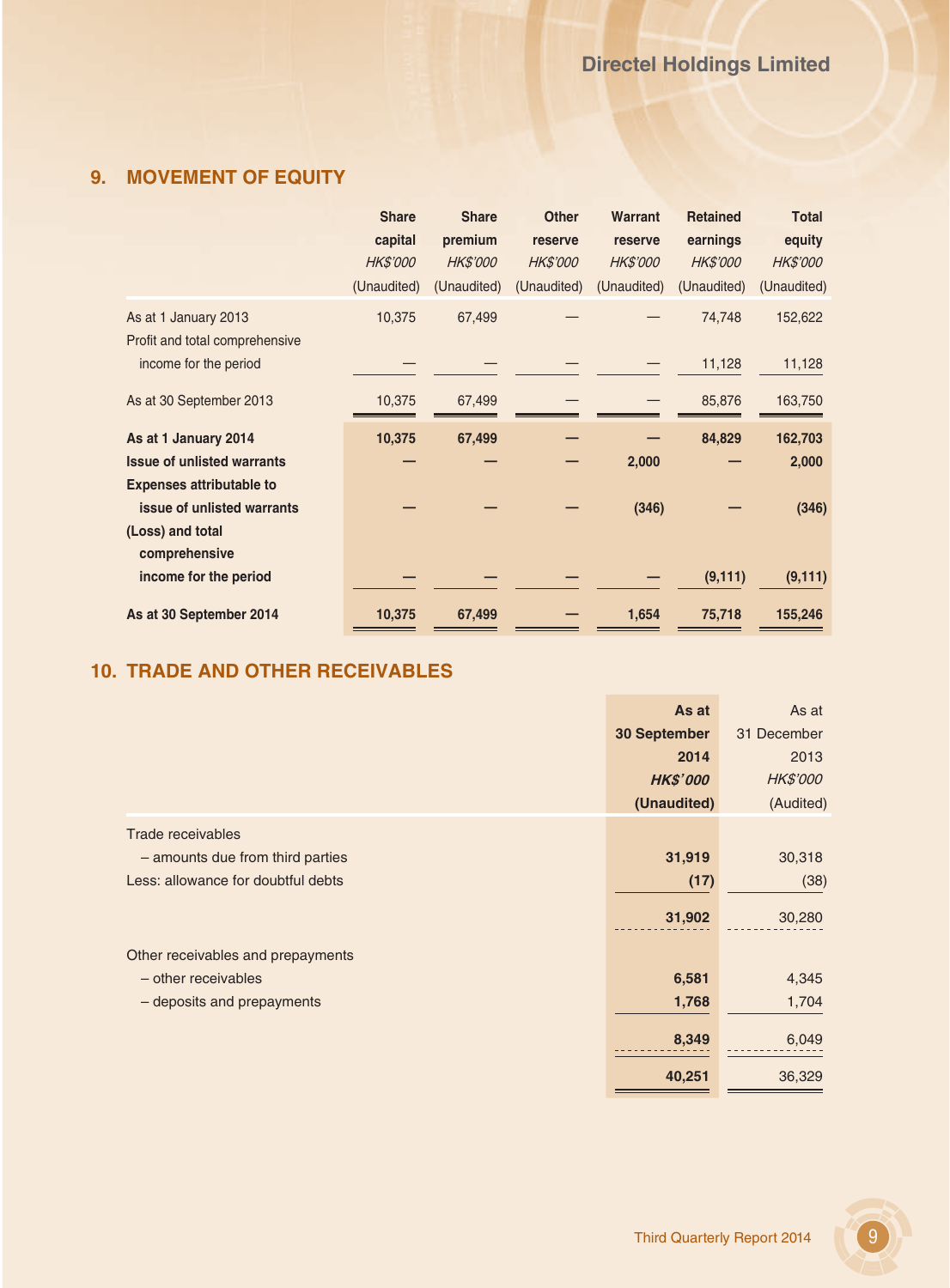### **10. TRADE AND OTHER RECEIVABLES** (Continued)

Generally, provision of mobile phone services to the Group's major customers, including major mobile network operators and its dealers, are made in an open account with credit terms up to 30 days after the date of invoice. Subject to negotiations, credit terms could be extended to two to four months for certain customers with wellestablished trading and payment records on a case-by-case basis. Provision of mobile phone services to the Group's pre-paid users are made with payment in advance, whereas post-paid users are made in an open account with credit terms up to 12 days after the date of invoice. Payments for provision of telesales dealership services are made in bullet payments within one to five months after rendering of services.

### **(a) Ageing analysis**

Included in trade receivables are trade debtors (net of allowance for doubtful debts) with the following ageing analysis by billing date as of the balance sheet date:

|                                      | As at               | As at           |
|--------------------------------------|---------------------|-----------------|
|                                      | <b>30 September</b> | 31 December     |
|                                      | 2014                | 2013            |
|                                      | <b>HK\$'000</b>     | <b>HK\$'000</b> |
|                                      | (Unaudited)         | (Audited)       |
| Within 1 month                       | 1,146               | 1,603           |
| Over 1 month but less than 3 months  | 1,982               | 4,504           |
| Over 3 months but less than 6 months | 2,954               | 5,843           |
| Over 6 months but less than 1 year   | 4,785               | 5,976           |
| Over 1 year                          | 21,035              | 12,354          |
|                                      |                     |                 |
|                                      | 31,902              | 30,280          |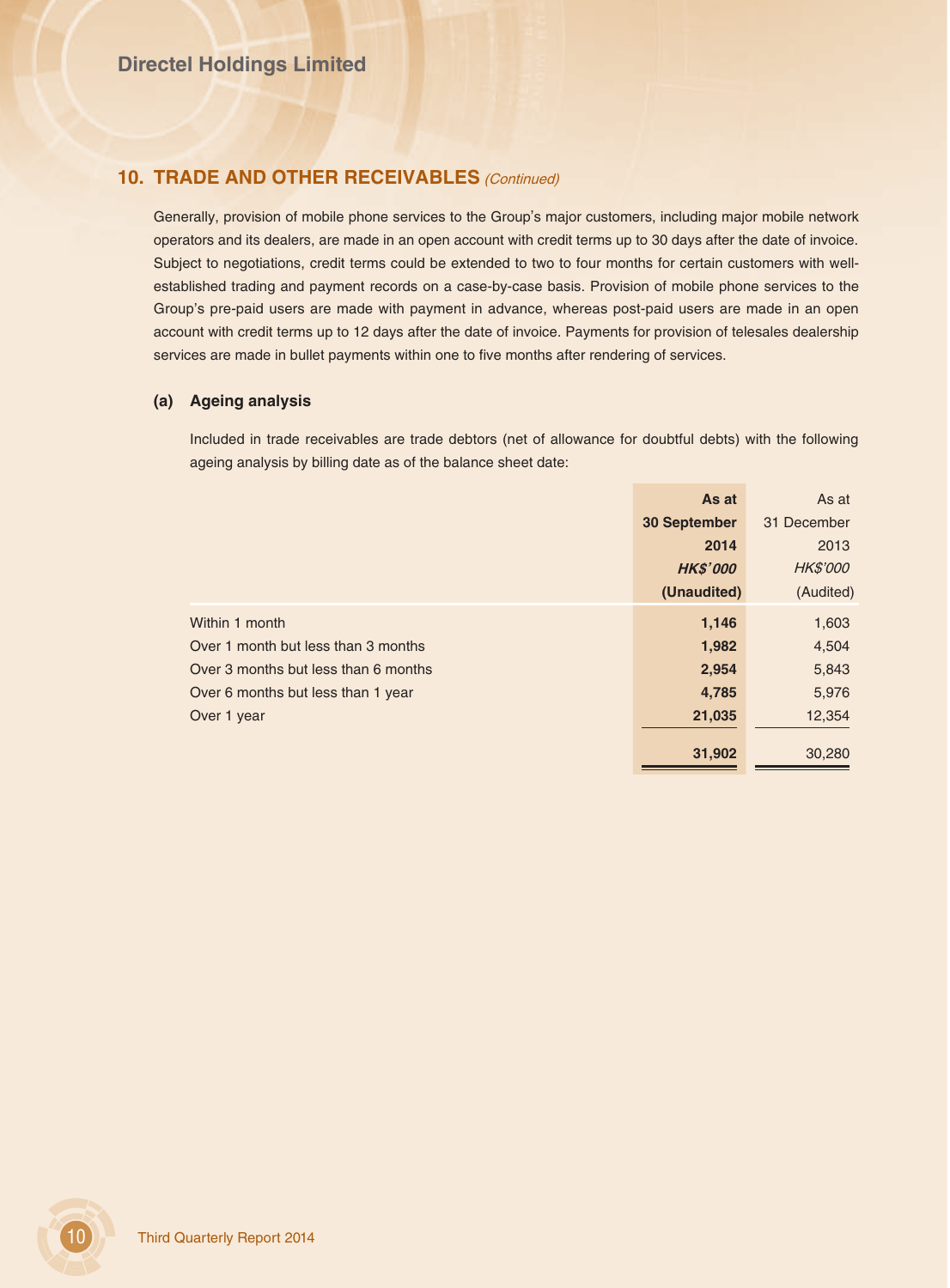## **10. TRADE AND OTHER RECEIVABLES** (Continued)

### **(a) Ageing analysis** (Continued)

Included in trade receivables are trade debtors with the following ageing analysis by due date as of the balance sheet date:

|                                                     | As at               | As at           |
|-----------------------------------------------------|---------------------|-----------------|
|                                                     | <b>30 September</b> | 31 December     |
|                                                     | 2014                | 2013            |
|                                                     | <b>HK\$'000</b>     | <b>HK\$'000</b> |
|                                                     | (Unaudited)         | (Audited)       |
| Current                                             | 1,139               | 1,603           |
| Less than 1 month past due                          | 1,376               | 2,138           |
| 1 to 3 months past due                              | 2,055               | 5,405           |
| More than 3 months but less than 12 months past due | 7,325               | 9,687           |
| More than 12 months past due                        | 20,024              | 11,485          |
|                                                     |                     |                 |
|                                                     | 31,919              | 30,318          |
| Less: allowance for doubtful debts                  | (17)                | (38)            |
|                                                     | 31,902              | 30,280          |

### **(b) Trade receivables that are not impaired**

The ageing analysis of trade receivables by due date that are neither individually nor collectively considered to be impaired are as follows:

|                                                     | As at               | As at           |
|-----------------------------------------------------|---------------------|-----------------|
|                                                     | <b>30 September</b> | 31 December     |
|                                                     | 2014                | 2013            |
|                                                     | <b>HK\$'000</b>     | <b>HK\$'000</b> |
|                                                     | (Unaudited)         | (Audited)       |
| Neither past due nor impaired                       | 1,139               | 1,603           |
| Less than 1 month past due                          | 1,376               | 2,138           |
| 1 to 3 months past due                              | 2,055               | 5,405           |
| More than 3 months but less than 12 months past due | 7,324               | 9,686           |
| More than 12 months past due                        | 20,008              | 11,448          |
|                                                     | 30,763              | 28,677          |
|                                                     |                     |                 |
|                                                     | 31,902              | 30,280          |

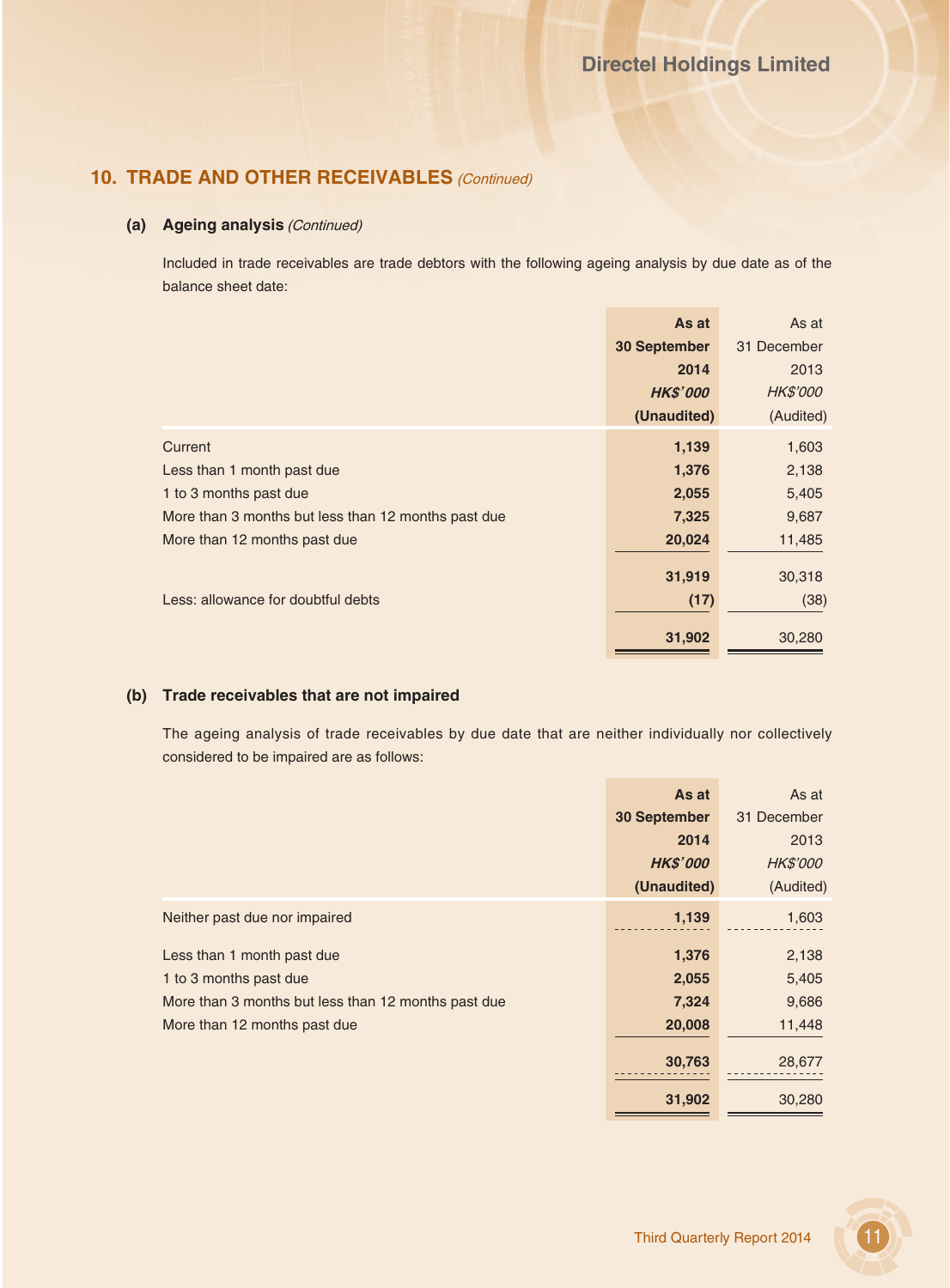## **10. TRADE AND OTHER RECEIVABLES** (Continued)

#### **(b) Trade receivables that are not impaired** (Continued)

Trade receivables that were neither past due nor impaired relate to customers for whom there was no recent history of default. Trade receivables that were past due but not impaired relate to a number of independent customers that have a good repayment track record with the Group. Based on past experience, management are of the view that no impairment allowance is necessary in respect of these balances as there has not been a significant change in credit quality and the balances are still considered fully recoverable. The Group does not hold any collateral over these balances.

In particular, the trade receivables as at 30 September 2014 included amounts due from a mobile network operator in China ("that MNO") amounting to approximately HK\$29,434,000, of which HK\$7,315,000 and HK\$19,876,000 fell into "More than 3 months but less than 12 months past due" and "More than 12 months past due", respectively. The credit terms of 30 days were granted by the Group to that MNO as it is in line with the credit policy of the Group whilst the delay in settlement by that MNO renders the actual credit period longer than the contractual credit period, the Directors consider that (i) the MNO, being a subsidiary of a company which is listed on the Main Board of the Stock Exchange and the New York Stock Exchange, is a reputable company in China; (ii) the Group has established long term ongoing business relationship with that MNO; (iii) the Group has been able to receive amounts due from that MNO without any disputes or balances requiring to be written off; and (iv) the Group has been conducting constant and positive dialogue with that MNO in relation to the settlement of the outstanding balances. Taking into account the above, the Directors are confident that that MNO would fulfill its payment obligations and no impairment allowance is considered necessary as at 30 September 2014.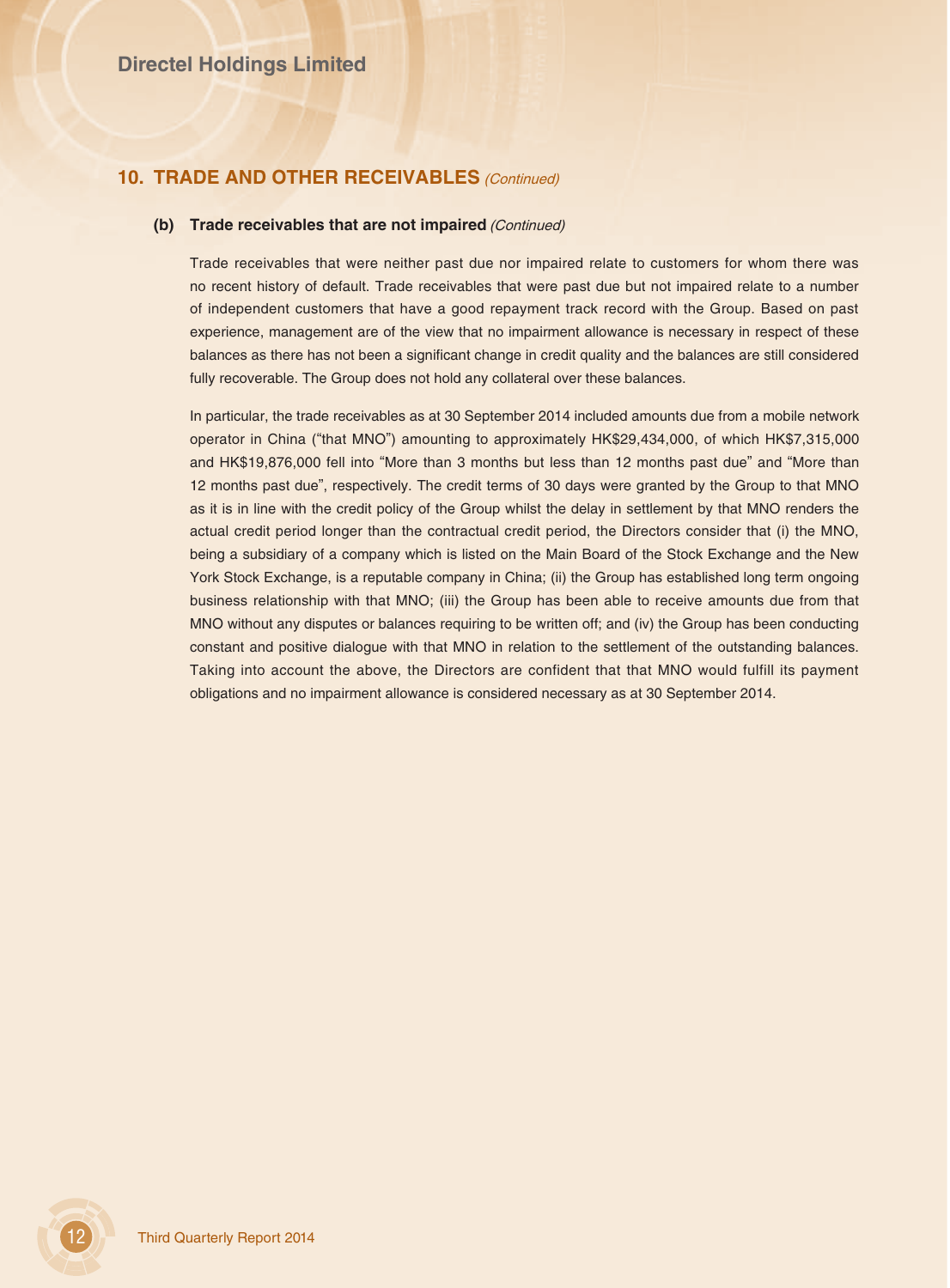# **MANAGEMENT DISCUSSION AND ANALYSIS**

### **BUSINESS REVIEW**

The Group is a mobile virtual network operator ("MVNO") which is principally engaged in the provision of mobile phone services. The Group does not have its own telecommunications network infrastructure and its business mainly involves the trading of the airtime sourced from two mobile network operators ("MNOs") in Hong Kong and one MNO in the People's Republic of China (the "PRC"), and subsequently sold the airtime through different channels and in various forms to users, dealers or MNOs. The Group's mobile phone services include "One Card Multiple Number" service and Hong Kong local mobile phone services. The Group also provides services of resale of airtime to MNOs, telesales dealership services and other services.

The performance of the Group was worsen for the nine months ended 30 September 2014 compared to the corresponding period in 2013. The monthly average number of activated phone numbers decreased by approximately 49.1% to 106,375 in the nine months ended 30 September 2014 when compared to the corresponding period in 2013 and the total number of activated phone numbers decreased by approximately 19.5% to 100,847 as of 30 September 2014 compared to 125,273 as of 31 December 2013.

The Group continues to face difficulties in the highly competitive mobile services industry particularly in the data access services and mobile communications applications. The increased popularity of smart mobile devices also led to a rapid growth of alternative means of communications (e.g. social networking applications) which had reduced the usage for traditional voice and short message services. The competitiveness of the Group's business has been adversely affected and the average revenue per user ("ARPU") of the Group showed a decreasing trend and the ARPU of the Group was approximately HK\$15.7 for the nine months ended 30 September 2014, lower than approximately HK\$22.0 for the same period last year.

The volume of the Group's airtime sold decreased from approximately 156.4 million minutes for the nine months ended 30 September 2013 to approximately 68.2 million minutes for the nine months ended 30 September 2014. The revenue derived from the provision of "One Card Multiple Number" service, Hong Kong local mobile phone services and resale of airtime to MNOs decreased from approximately HK\$42.1 million to approximately HK\$15.5 million during the same period. The Group's revenue per minute of airtime sold decreased from approximately HK\$0.27 for the nine months ended 30 September 2013 to approximately HK\$0.23 for the nine months ended 30 September 2014.

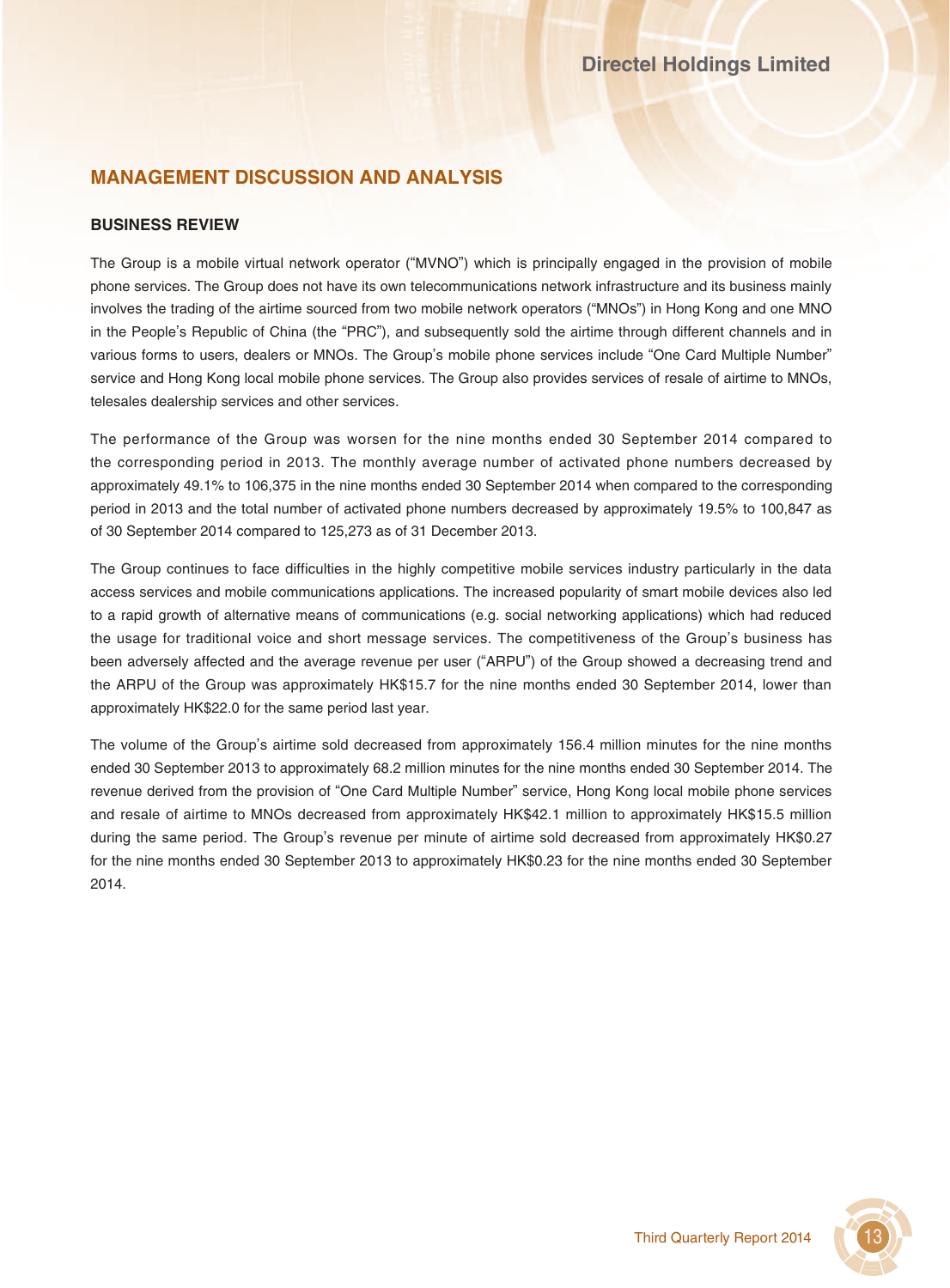#### **FINANCIAL REVIEW**

For the nine months ended 30 September 2014, the turnover of the Group decreased to approximately HK\$15,601,000 compared to approximately HK\$42,611,000 for the corresponding period last year, represented a decrease of approximately 63.4%. The decrease in turnover was mainly attributable to the decrease in the monthly average number of activated phone numbers and decrease of airtime usage by users.

The Group's cost of sales decreased by approximately 20.6% to approximately HK\$15,362,000 for the nine months ended 30 September 2014 compared to approximately HK\$19,357,000 for the corresponding period last year. The cost of sales in respect of the provision of mobile phone services and resale of airtime to MNOs decreased by approximately 18.9% compared to the corresponding period last year. Such decrease was mainly due to the decrease of airtime usage by users. The cost of sales in respect of the provision of telesales dealership services decreased by approximately 88.4% compared to the first nine months of 2013, which was in line with the decrease in the revenue derived from the provision of telesales dealership services.

The gross profit of the Group for the nine months ended 30 September 2014 decreased to approximately HK\$239,000 when compared to approximately HK\$23,254,000 for the corresponding period last year and the gross profit margin decreased to 1.5% for the nine months ended 30 September 2014 from 54.6% for the corresponding period last year. The decline in gross profit and gross profit margin was mainly attributable to the decrease of airtime usage by users and the increase of average unit cost of Hong Kong airtime resulting from the requirement to satisfy the minimum monthly airtime purchase amount adopted by two MNOs.

The Group's administrative expenses for the nine months ended 30 September 2014 decreased by approximately 6.1% to approximately HK\$9,913,000 compared to approximately HK\$10,555,000 for the corresponding period last year.

The Group's finance income for the nine months ended 30 September 2014 decreased by approximately 5.1% to approximately HK\$580,000 compared to approximately HK\$611,000 for the corresponding period last year. The decrease was mainly due to foreign exchange loss recorded arising from the movements in the exchange rate between Hong Kong dollars and Renminbi during the period.

The Group's income tax expense for the nine months ended 30 September 2014 decreased by approximately 98.6% to approximately HK\$30,000 compared to approximately HK\$2,219,000 for the corresponding period last year. The decrease was mainly attributed to the decrease of operating profit.

The Group recorded a loss attributable to equity shareholders of the Company for the nine months ended 30 September 2014 of approximately HK\$9,111,000 while it recorded a profit attributable to equity shareholders of the Company of approximately HK\$11,128,000 for the corresponding period last year. The loss was mainly due to the significant decrease of turnover.

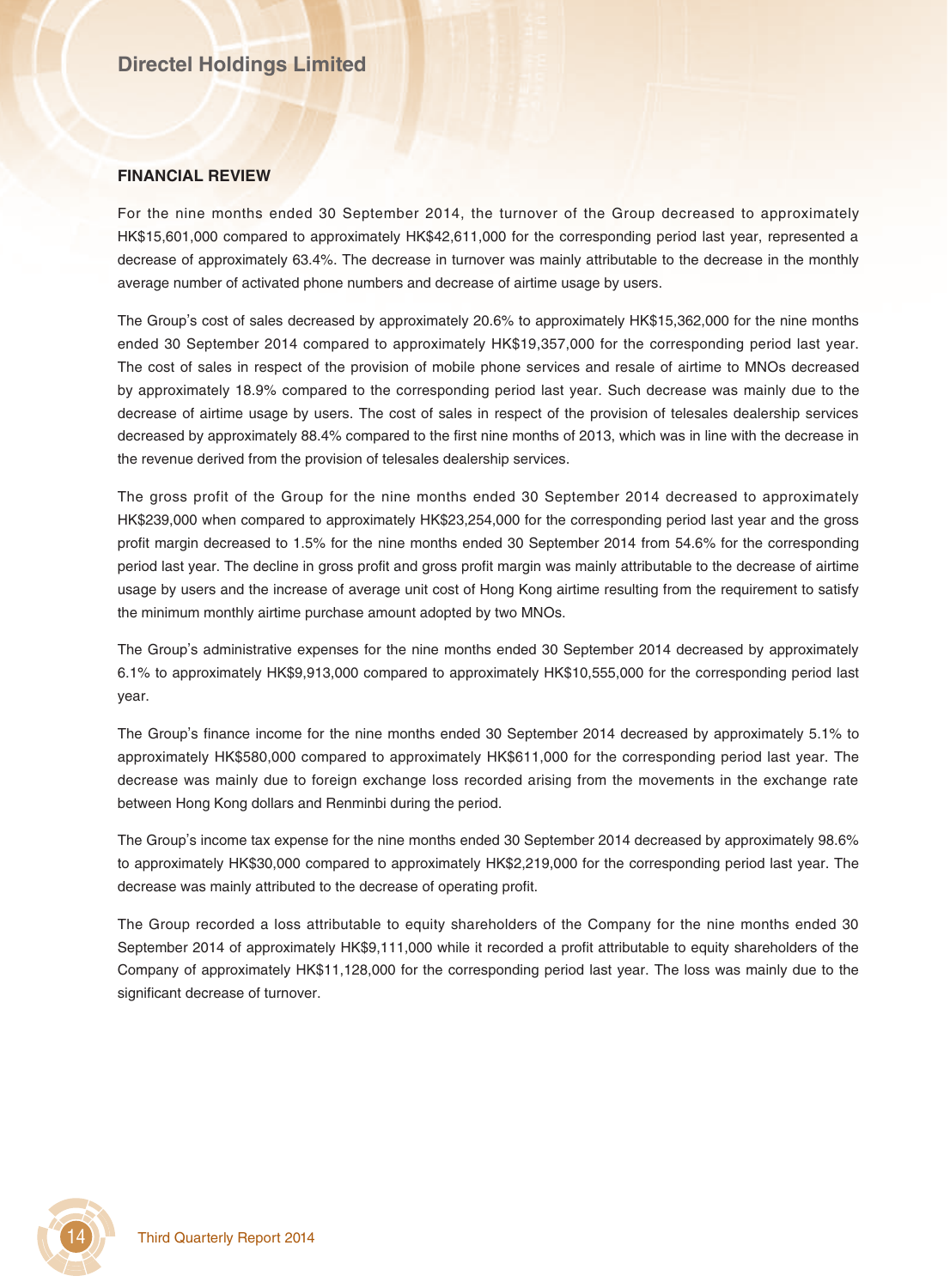### **BUSINESS OUTLOOK**

Owing to the intensified competition in the mobile services industry particularly in the data access services and mobile communications applications, the Group is cautious and will respond proactively to the pressure and challenges of this ever-changing market. Going forward in the fourth quarter of 2014, the Group will continue to seek opportunities in existing business to broaden the Group's customer base and expand the Group's operations by means of strengthening relationship with existing dealers, exploring new qualifying dealers and maintaining its low cost strategy for its marketing activities. Also, the Group will execute its business plan continuously to expand the geographical coverage of mobile phone services provided by the Group through development and expansion of such services in Asia Pacific and the Group will provide a wider variety of value-added services for its users to increase the turnover by (i) promoting and encouraging the Group's users to utilise and enjoy 3G mobile data services and more value-added data communication services; and (ii) introducing RF-SIM in Hong Kong and Macau, to enhance the Group's overall competitiveness.

### **CONTINGENT LIABILITIES**

Elitel Limited, a wholly owned subsidiary of the Company, has previously failed to register as a non-Hong Kong company within the prescribed time limit under Part XI of the Hong Kong Companies Ordinance, that is, within one month of establishment of the place of business in Hong Kong in November 2002. Elitel Limited has subsequently notified the Companies Registry regarding such matter and rectified the late registration by October 2009.

As at the date of this report, there is a possibility that the Companies Registry may still take action against Elitel Limited in relation to the late registration and that Elitel Limited may be subject to a penalty in this respect, though no action has been taken by the Companies Registry against Elitel Limited to date. During the period ended 30 September 2014, no action has been taken against the Group by the Companies Registry in respect of this matter.

The Group did not recognise any provision in respect of the abovementioned issue as the amount of the obligation cannot be measured with sufficient reliability.

#### **DIVIDENDS**

The Board does not recommend the payment of any dividend for the nine months ended 30 September 2014 (nine months ended 30 September 2013: Nil).

#### **SUBSCRIPTION OF WARRANTS**

On 30 April 2014, the Company entered into an agreement (the "Subscription Agreement") with JD Edward Asset Management Company Limited (the "Subscriber") in relation to the subscription of 200,000,000 unlisted warrants (the "Warrant(s)") at the issue price of HK\$0.01 per Warrant, pursuant to which, the Company has conditionally agreed to issue and the Subscriber has conditionally agreed to subscribe for the Warrants. The Warrants will entitle the holders thereof to subscribe in cash up to an aggregate amount of HK\$32,960,000 (subject to adjustment) for up to initially 200,000,000 new shares to be allotted and issued upon exercise of the subscription rights attaching to the Warrants (the "Warrant shares") and each Warrant carry right to subscribe for one share at an initial subscription price of HK\$0.1648 per share, for a period of 60 months commencing from the date of issue of the Warrants. Based on the initial subscription price of HK\$0.1648 per Warrant Share, a maximum of 200,000,000 Warrant Shares will be allotted and issued by the Company. The completion of the subscription took place on 29 May 2014. For details of the subscription of the Warrants, please refer to the Company's announcement dated 30 April 2014, 8 May 2014 and 29 May 2014.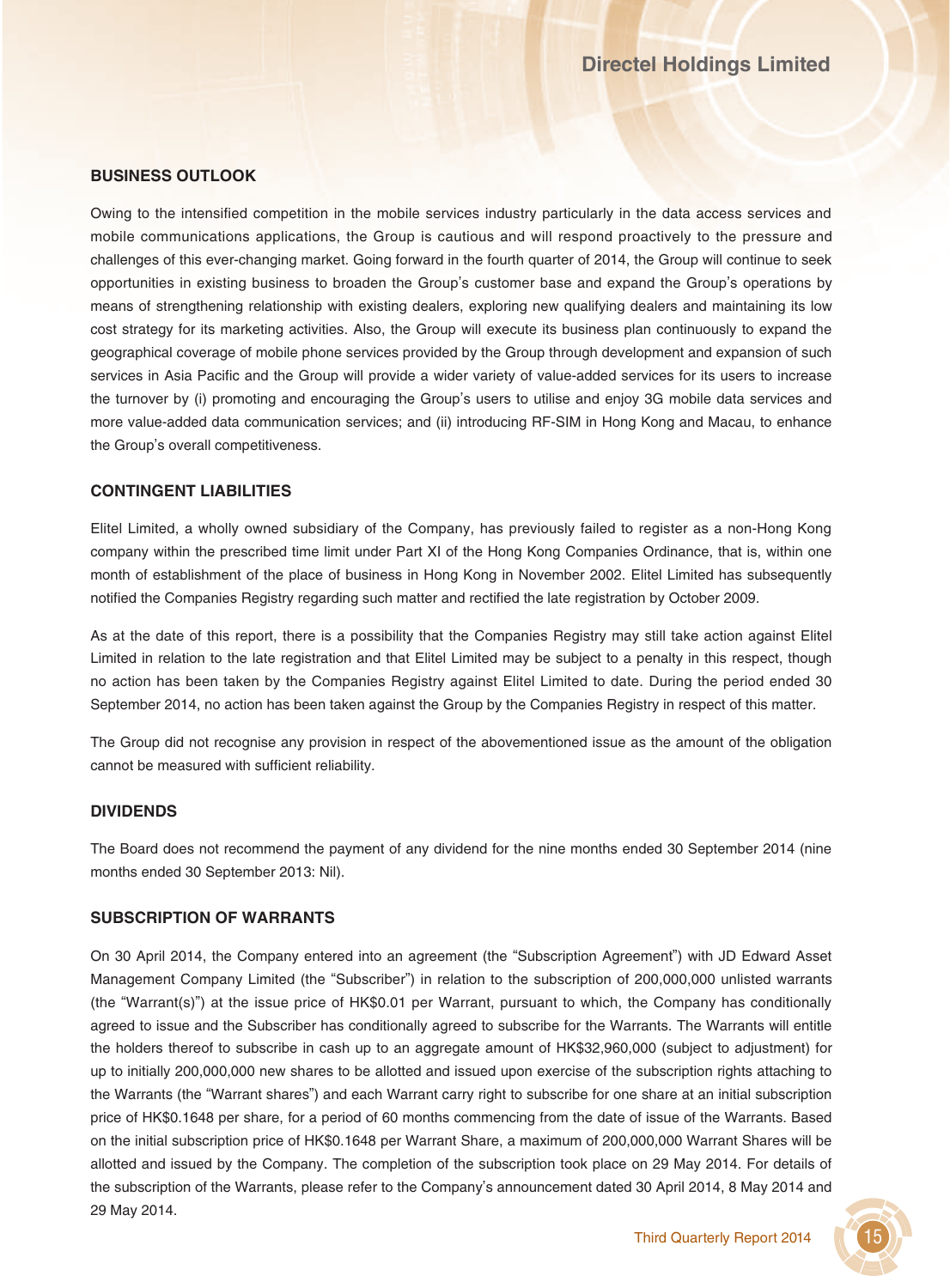## **Directel Holdings Limited**

### **DIRECTORS' AND CHIEF EXECUTIVES' INTERESTS AND SHORT POSITIONS IN THE SHARES, UNDERLYING SHARES AND DEBENTURES**

As at 30 September 2014, so far as it is known to the Directors, the Directors and the chief executive of the Company had the following interests and short positions in the shares, underlying shares or the debentures of the Company or any of its associated corporations within the meaning of part XV of the Securities and Futures Ordinance (the "SFO"), which would have to be notified to the Company and the Stock Exchange pursuant to the provision of Divisions 7 and 8 of Part XV of the SFO (including interests and/or short positions of which they were taken or deemed to have under such provisions of the SFO) and/or required to be entered in the register required to be kept under Section 352 of the SFO or as otherwise notified to the Company and the Stock Exchange pursuant to Rule 5.46 of the GEM Listing Rules:

### **(i) Long position in shares of the Company:**

|                         | Nature of Interest/    | Number of              | Percentage of       |
|-------------------------|------------------------|------------------------|---------------------|
| <b>Name of Director</b> | Capacity               | <b>Ordinary Shares</b> | <b>Shareholding</b> |
| Mr. Li Kin Shing        | Interest of controlled | 696,250,000            | 67.11%              |
|                         | corporation            | (Note 1)               |                     |
|                         | Beneficial owner       | 33,750,000             | 3.25%               |
| Mr. Pang Kwok Chau      | Beneficial owner       | 10,000,000             | 0.96%               |
|                         |                        | (Note 2)               |                     |
| Mr. Wong Kin Wa         | Beneficial owner       | 10,000,000             | 0.96%               |
|                         |                        | (Note 2)               |                     |

**Approximate**

#### Notes:

- (1) The 696,250,000 shares are owned by New Everich Holdings Limited ("New Everich") which is owned by Mr. Li Kin Shing and Ms. Kwok King Wa as to 54% and 46% respectively. Mr. Li Kin Shing is the spouse of Ms. Kwok King Wa. Accordingly, Mr. Li Kin Shing is deemed to be interested in the 696,250,000 shares under the SFO.
- (2) Mr. Pang Kwok Chau and Mr. Wong Kin Wa acquired 10,000,000 shares on 28 March 2012, respectively.

#### **(ii) Long position in New Everich, an associated corporation of the Company:**

|                         |                                    | Approximate         |
|-------------------------|------------------------------------|---------------------|
|                         |                                    | Percentage of       |
| <b>Name of Director</b> | <b>Nature of Interest/Capacity</b> | <b>Shareholding</b> |
| Mr. Li Kin Shing        | Beneficial owner                   | 100.00%             |

Note: New Everich is owned as to 54% and 46% by Mr. Li Kin Shing and Ms. Kwok King Wa respectively. Mr. Li Kin Shing is the spouse of Ms. Kwok King Wa. Accordingly, Mr. Li Kin Shing is deemed to be interested in the 100% interests in New Everich under the SFO.

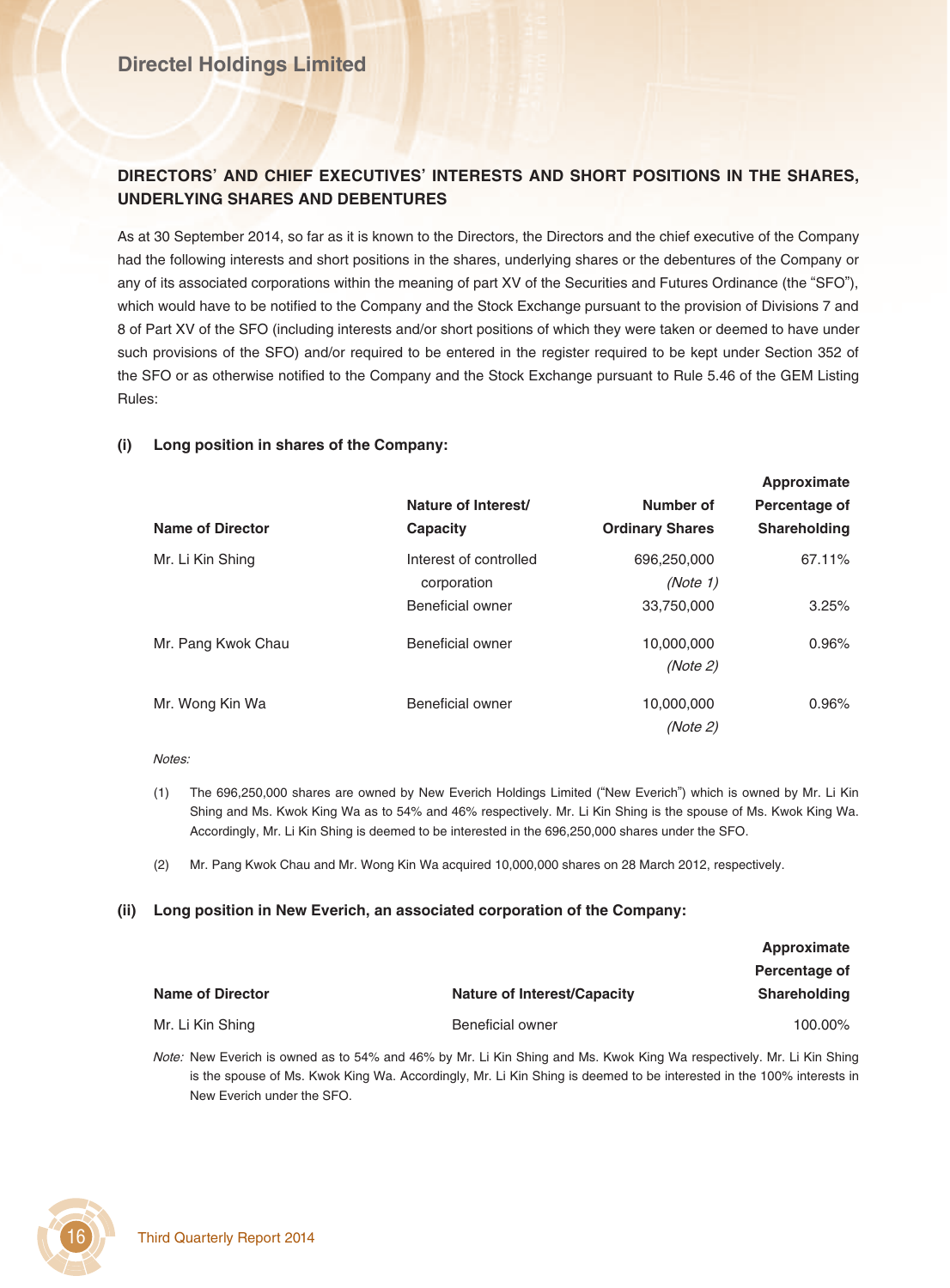Save as disclosed above, as at 30 September 2014, none of the Directors nor the chief executives of the Company had any interests or short positions in any shares, underlying shares and/or debentures of the Company or any of its associated corporations (within the meaning of Part XV of the SFO) which were notified to the Company and the Stock Exchange pursuant to Divisions 7 and 8 of Part XV of the SFO (including interest and/or short positions which were taken or deemed to have under such provisions of the SFO), or which were recorded in the register maintained by the Company pursuant to Section 352 of the SFO, or which would have to be notified to the Company and the Stock Exchange pursuant to Rule 5.46 of the GEM Listing Rules.

## **SUBSTANTIAL SHAREHOLDERS' AND OTHER PERSONS' INTERESTS AND SHORT POSITIONS IN SHARES AND UNDERLYING SHARES OF THE COMPANY**

As at 30 September 2014, so far as it is known to the Directors, the persons (other than the Directors or chief executive of the Company) with interests or short positions in the shares or underlying shares of the Company which would fall to be disclosed to the Company under the provisions of Divisions 2 and 3 of Part XV of the SFO or which would be recorded in the register of the Company required to be kept under section 336 of the SFO or who are directly or indirectly interested in 10% or more of the nominal value of any class of share capital carrying rights to vote in all circumstances at general meetings of any member of the Group were as follows:

### **Long position in shares of the Company:**

|                  | Nature of Interest/<br>Capacity |                                     | <b>Approximate</b>            |             |
|------------------|---------------------------------|-------------------------------------|-------------------------------|-------------|
| Name             |                                 | Number of<br><b>Ordinary Shares</b> | Percentage of<br>Shareholding |             |
|                  |                                 |                                     |                               | New Everich |
| Ms. Kwok King Wa | Interest of controlled          | 696,250,000                         | 67.11%                        |             |
|                  | corporation                     | (Note 1)                            |                               |             |
|                  | Interest of spouse              | 33,750,000                          | 3.25%                         |             |
|                  |                                 | (Note 2)                            |                               |             |

#### Notes:

- (1) The 696,250,000 shares are owned by New Everich which is owned by Mr. Li Kin Shing and Ms. Kwok King Wa as to 54% and 46% respectively. Mr. Li Kin Shing is the spouse of Ms. Kwok King Wa. Accordingly, Ms. Kwok King Wa is deemed to be interested in the 696,250,000 shares under the SFO.
- (2) Mr. Li Kin Shing acquired 33,750,000 shares on 19 May 2011. Mr. Li Kin Shing is the spouse of Ms. Kwok King Wa. Accordingly, Ms. Kwok King Wa is deemed to be interested in the 33,750,000 shares under the SFO.

Save as disclosed above, as at 30 September 2014, so far as it is known to the Directors, there was no other person (other than the Directors or chief executive of the Company) with interests or short positions in the shares or underlying shares of the Company which would fall to be disclosed to the Company under the provisions of Divisions 2 and 3 of Part XV of the SFO or which would be recorded in the register of the Company required to be kept under section 336 of the SFO or who are directly or indirectly interested in 10% or more of the nominal value of any class of share capital carrying rights to vote in all circumstances at general meetings of any member of the Group.

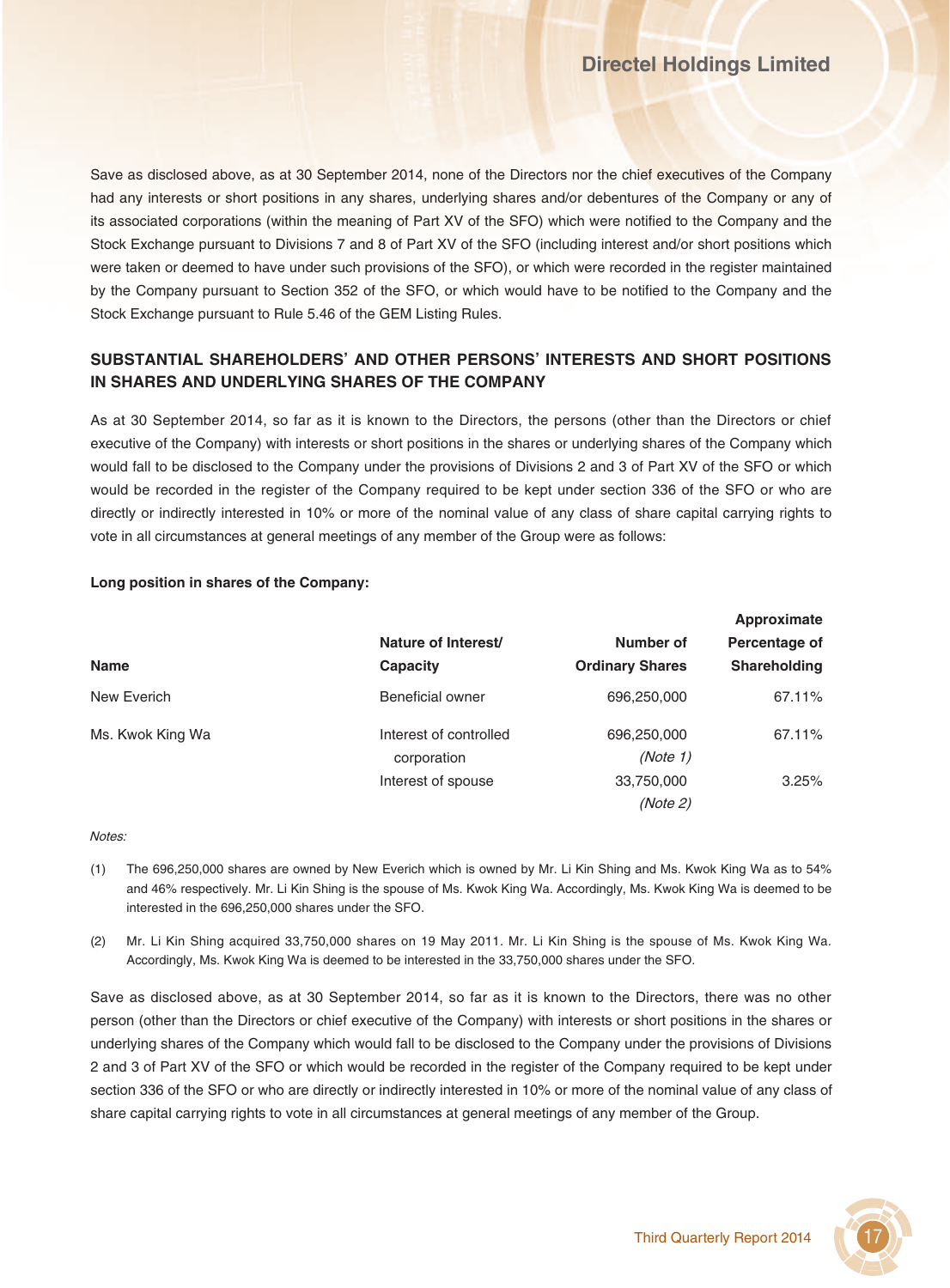### **DIRECTORS' RIGHT TO ACQUIRE SHARES OR DEBENTURES**

Save as disclosed in this report, during the period under review, there was no rights to acquire benefits by means of the acquisition of shares in or debentures of the Company or of any other body corporate granted to any Directors or their respective spouse or children under 18 years of age, or were any such rights exercised by them; or was the Company, its holding company or any of its subsidiaries a party to any arrangements to enable the Directors, their respective spouse or children under 18 years of age to acquire such rights in the Company or any other body corporate.

### **SHARE OPTION SCHEME**

The Company has conditionally adopted the share option scheme in the written resolutions of the shareholders of the Company passed on 20 May 2010 (the "Share Option Scheme").

The Share Option Scheme became unconditional after the listing of the Company's shares on GEM on 2 June 2010. The Company did not grant or cancel any options under the Share Option Scheme any time during the period under review, and as at 30 September 2014, there was no outstanding share option under the Share Option Scheme.

### **CODE ON CORPORATE GOVERNANCE PRACTICES**

The Company has committed to maintaining high standards of corporate governance to protect the interests of the shareholders of the Company. In the opinion of the Directors, the Company has complied with all the code provisions as set out in the Corporate Governance Code contained in Appendix 15 to the GEM Listing Rules during the nine months ended 30 September 2014.

### **CODE OF CONDUCT REGARDING SECURITIES TRANSACTIONS BY DIRECTORS**

The Company has adopted the required standard of dealings as set out in Rules 5.48 to 5.67 of the GEM Listing Rules as the code of conduct regarding securities transactions by directors in securities of the Company. Having made specific enquiry of all Directors, the Directors have confirmed that they have complied with the required standard of dealings as set out in the adopted code of conduct regarding securities transactions by directors.

### **PURCHASE, SALE OR REDEMPTION OF THE COMPANY'S SHARES**

During the nine months ended 30 September 2014, neither the Company nor any of its subsidiaries has purchased, sold or redeemed any share of the Company.

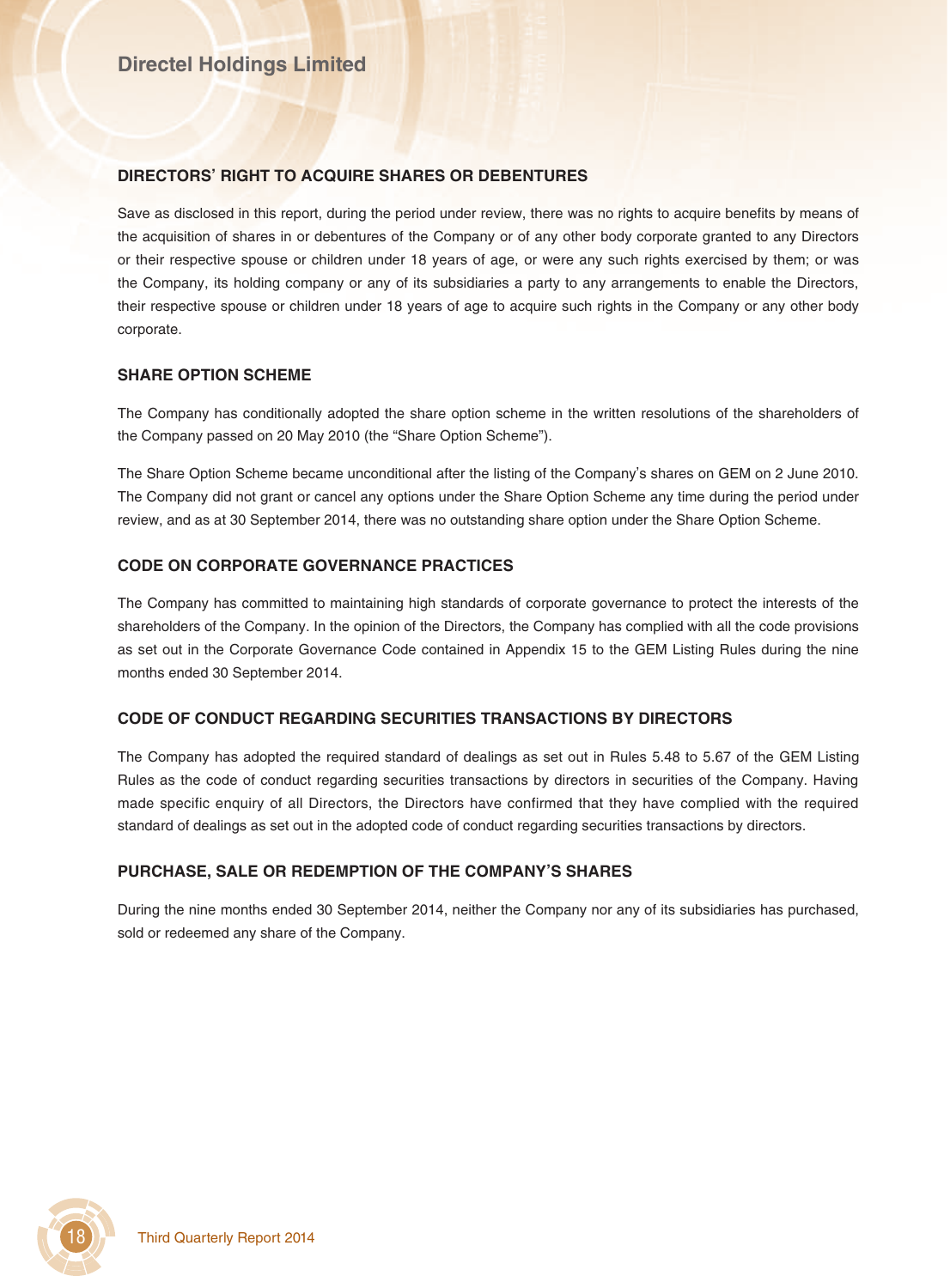### **COMPETING INTERESTS**

During the nine months ended 30 September 2014, save as disclosed below, none of the Directors or controlling shareholders of the Company nor their respective associates is considered to have interests in a business that competes or is likely to compete, either directly or indirectly, with the businesses of the Group other than those businesses where the Directors have been appointed or were appointed as directors to represent the interests of the Company and/or the Group.

Directel Limited, a company incorporated in the Cayman Islands, is held as to 50% and 50% by Mr. Li Kin Shing, a non-executive Director, the chairman of the Company, a controlling shareholder and a substantial shareholder of the Company, and Ms. Kwok King Wa, a controlling shareholder and a substantial shareholder of the Company and the spouse of Mr. Li Kin Shing, respectively. According to the GEM Listing Rules, Directel Limited is an associate of Mr. Li Kin Shing and Ms. Kwok King Wa and thus a connected person.

Directel Limited is the legal and beneficial owner of the RF-SIM intellectual property rights in Hong Kong and Macau. Further, Directel Limited is the licensee of the operation rights of RF-SIM in markets other than the PRC in addition to its owned RF-SIM intellectual property rights in Hong Kong and Macau and it has the right to grant licences of the operation rights of RF-SIM intellectual property rights to others in markets other than the PRC. There is a risk that such services provided by Directel Limited may compete with the services provided by the Group as Directel Limited is expected to grant licences of the operation rights of RF-SIM intellectual property rights in other regions in the future.

International Elite Ltd. ("IEL") is a company incorporated in the Cayman Islands and a listed company on the Main Board of the Stock Exchange with Mr. Li Kin Shing and Ms. Kwok King Wa as controlling shareholders. According to the GEM Listing Rules, IEL is an associate of Mr. Li Kin Shing and Ms. Kwok King Wa and thus a connected person. Sunward Telecom Limited ("Sunward Telecom") and its wholly-owned subsidiaries (collectively, the "Sunward Group") are wholly-owned subsidiaries of IEL. The Sunward Group, as a whole, is principally engaged in (i) the research and development, production and sales of RF-SIM products; and (ii) licensing of the RF-SIM operations rights in markets other than Hong Kong and Macau.

The Directors confirm that as China-Hongkong Telecom Limited, a wholly-owned subsidiary of the Company, has obtained the exclusive licence of the operation rights of RF-SIM intellectual property rights in Hong Kong and Macau and since the services provided by the Group are mainly in Hong Kong and Macau, there will be no direct competition between the services provided by Directel Limited, which are in territories other than the PRC, Hong Kong and Macau. There will also be no direct competition between the services provided by IEL, which its strategy is to concentrate on the application of the RF-SIM intellectual property rights in the PRC. Nevertheless, Mr. Li Kin Shing, Ms. Kwok King Wa and Directel Limited (as Covenantors) executed a deed of non-competition undertaking in favour of the Company on 24 May 2010 pursuant to which the Covenantors have undertaken to the Company inter alia, that (i) the Covenantors shall not, directly or indirectly, engage in, invest in, participate in, or attempt to participate in, whether on his/her/its own account or with each other or in conjunction with or on behalf of any person or company, any business which will or may compete with the RF-SIM business of the Group in Hong Kong and Macau; and (ii) in the event the Covenantors or their associates were given any business opportunities that is or may involve in direct or indirect competition with the business of the Group, the Covenantors shall assist the Company in obtaining such business opportunities in the terms being offered to the Covenantors, or more favourable terms being acceptable to the Company.